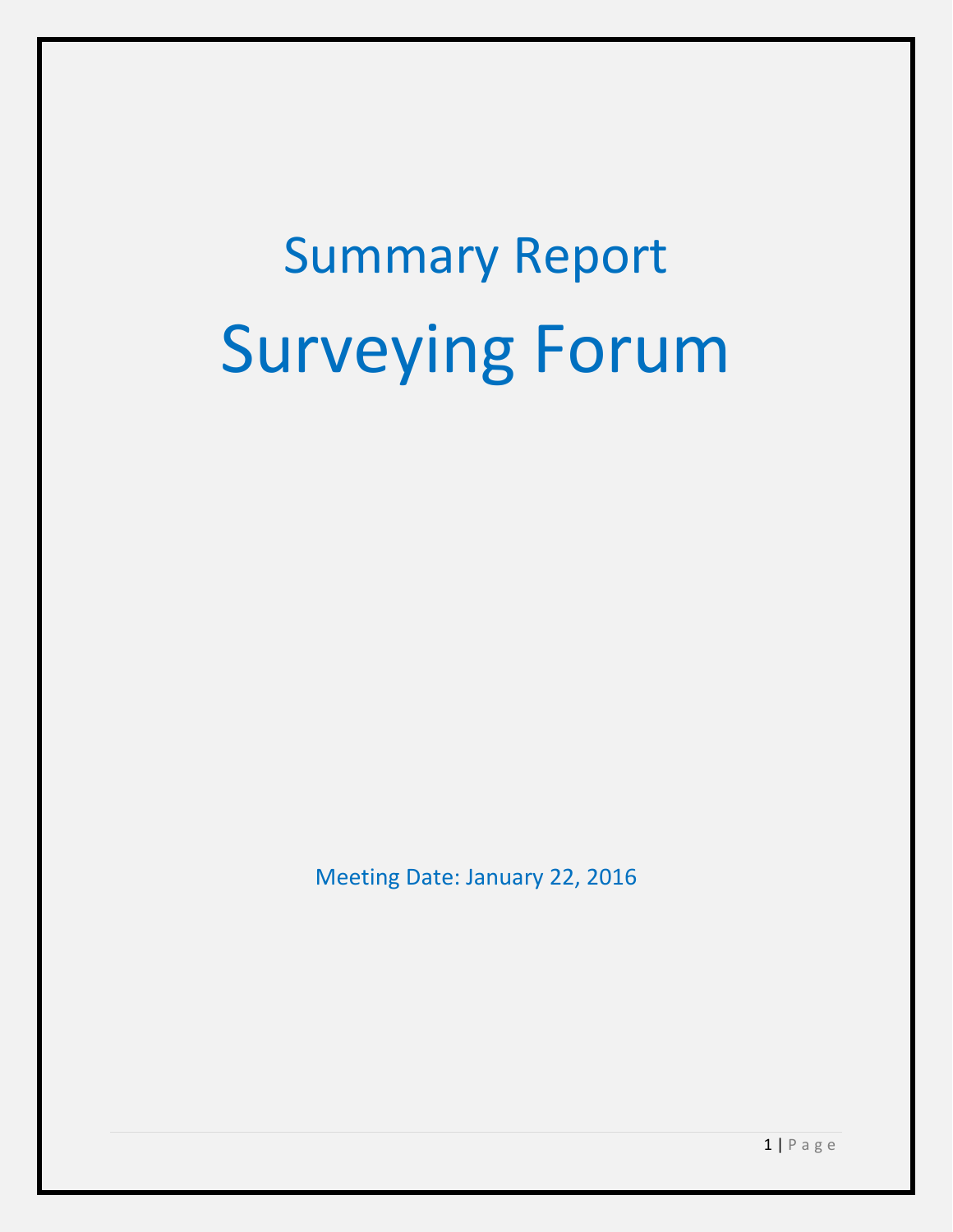## Table of Contents

| <b>1. Executive Summary</b>                               | $\overline{3}$ |  |  |
|-----------------------------------------------------------|----------------|--|--|
| 2. Introduction and Meeting Format                        | 4              |  |  |
| 3. Meeting Invitees/Attendees                             | 5              |  |  |
| <b>4. Meeting Notes and Priorities</b>                    | 6              |  |  |
| <b>5. General Plan of Action</b>                          | 22             |  |  |
| <b>6. Attendees Bios and Input Pre-Meeting</b>            | 26             |  |  |
| <b>7. Unedited Meeting Notes</b>                          | 37             |  |  |
| 8. Photographic Documentation of Notes (Separate Doc)     |                |  |  |
| 9. Presentation to NCEES Saturday, January 23, 2016 (PPT) |                |  |  |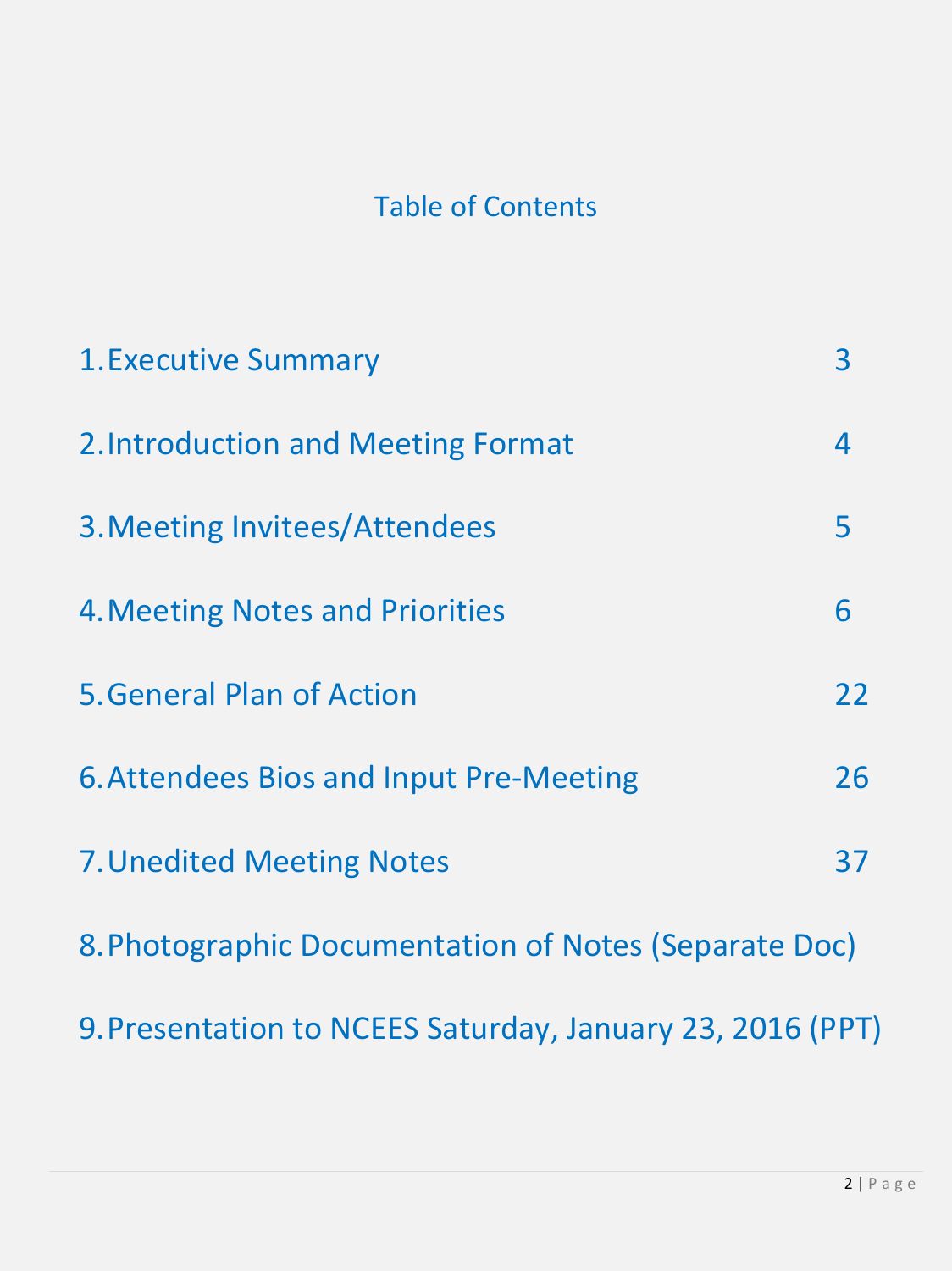## 1. EXECUTIVE SUMMARY

The Executive Summary will be completed following review and comment by NCEES leadership, the Forum participants and others in the review process. This will assure that the summary fully reflects the comments made by all who participated.

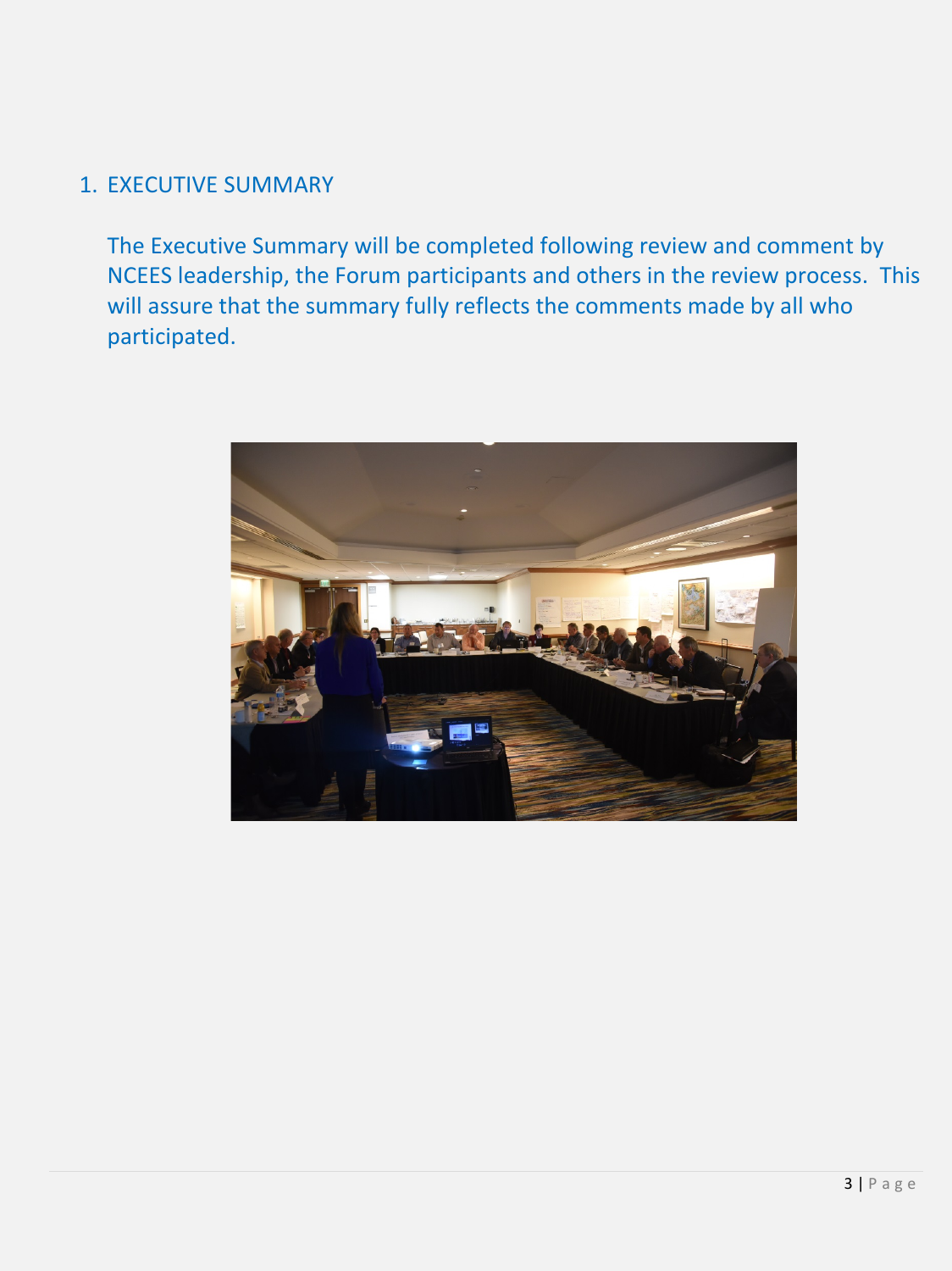## 2. INTRODUCTION AND MEETING FORMAT

The Survey Forum was conducted on January 22, 2016 at the Westin, San Diego in the Opal Conference Room. The purpose of the meeting was to discuss the future of Surveying, with the specific task assigned to the committee that the meeting was being held to develop and recommend a plan of action to reduce the diminishing number of surveyors.

Participating organizations were carefully reviewed and key organizations and their leaders were invited. The response from those invited was excellent, with nearly every invited professional in attendance, or with a designee in attendance. The participants were constantly engaged and worked continually throughout the day to accomplish the goals. Within the room, there was continual evidence of dedication to the purpose and true passion for the future of surveying.

The meeting format was developed to ensure that all voices would be heard, without wasting time. The entire day was facilitated with stringent timing and guidelines to maximize the value of the time available. Attendees were provided multiple methods of contributing and the vehicles to share their views and collaborate. The room was set up to enhance collaboration but also maintain control and accomplish as much as possible in the time given. Name tags and name plates were used. Knowing the attendees included leaders with many ideas that would need to be expressed; the room was organized in a way to gain the most value with the least amount of wasted time. Participants were seated by assignment in a "u-shaped" arrangement in the room with 3 breakout tables for collaborative discussion. For each different agenda item and the assignments that went with them, they were sorted differently so that each collaborative effort brought different participants to each table. This broke them into the red team, the green team and the blue team, which allowed different ideas during each of the break out discussions and maximum collaboration. Participants were continually mixed to keep the ideas flowing. The agenda items were mixed. The agenda moved from brainstorm sessions with the full group, collaborative working groups of 7, individual exercises which were then shared with the group and multiple additional methods of communicating their ideas, which were highlighted on easels with markers and placed on the walls of the room for reporting out the ideas of the group and subsequent voting (with dots) on the priorities that each individual believed was most important for that agenda item. Participants could add to and comment throughout the day on any of the ideas with post it notes and comments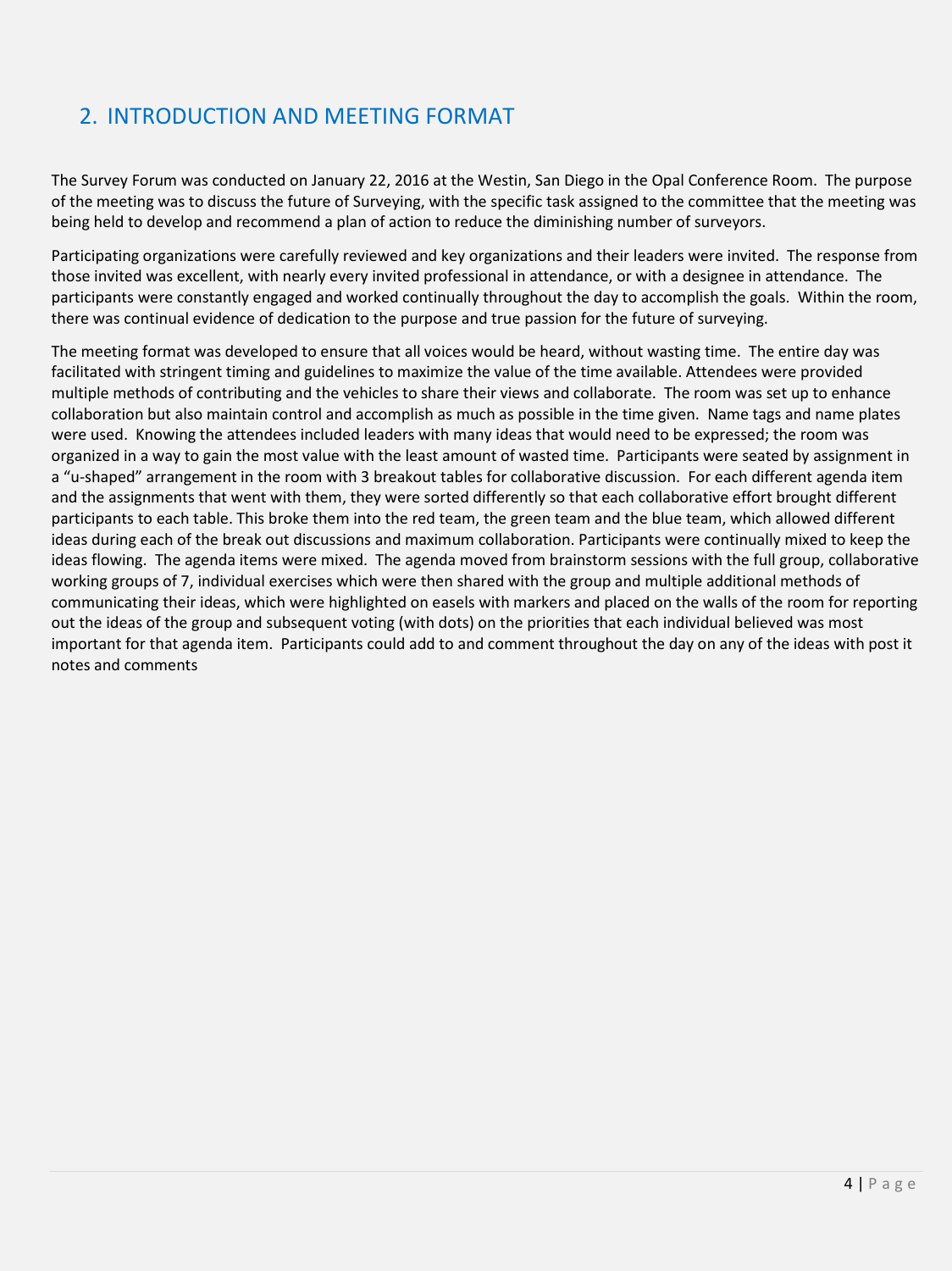## 3. MEETING INVITEES/ATTENDEES

- Doyle Allen Colonial States
- Mike Anderson Point of Beginning POB, *publication*
- Scott Bishop, NCEES Representative
- Don Buhler Bureau of Land Management BLM
- Earl Burkholder American Association for Geodetic Surveying AAGS
- Ralph Guida Council of Professional Surveyors COPS
- Bill Hazelton Surveying and Geomatic Educators Society SaGES
- Lisa Hanni, NCEES Representative
- Richard Heieren Western Federation of Professional Surveyors WFPS
- John Hohol International Federation of Surveyors FIG
- Willace Johnson Surveying and Geomatic Educators Society SaGES
- Francelina (Lina) Neto Utility Engineering & Surveying Institute UESI/ASCE
- Pam Nobles Association of Photogrammetry, Mapping and Geospatial Firms MAPPS
- Mike Pallamary American Surveyor, *publication*
- BJ Roberts Emerging Young Leaders
- Gavin Schrock XYHT, *publication*
- Donna Sentell, LAPELS, Executive Director
- Curt Sumner National Society of Professional Surveyors NSPS (Invited but could not attend due to weather)
- Frank Taylor American Society for Photogrammetry & Remote Sensing ASPRS
- Dan Turner, President Elect, NCEES Representative
- Ron Whitehead National Association of County Surveyors NACS
- David Zenk National Geodetic Survey NGS
- Barb Eljenholm, Byline7, Facilitator

*Note: Additional biographical information provided by the attendees is provided in section 6 of this report.*

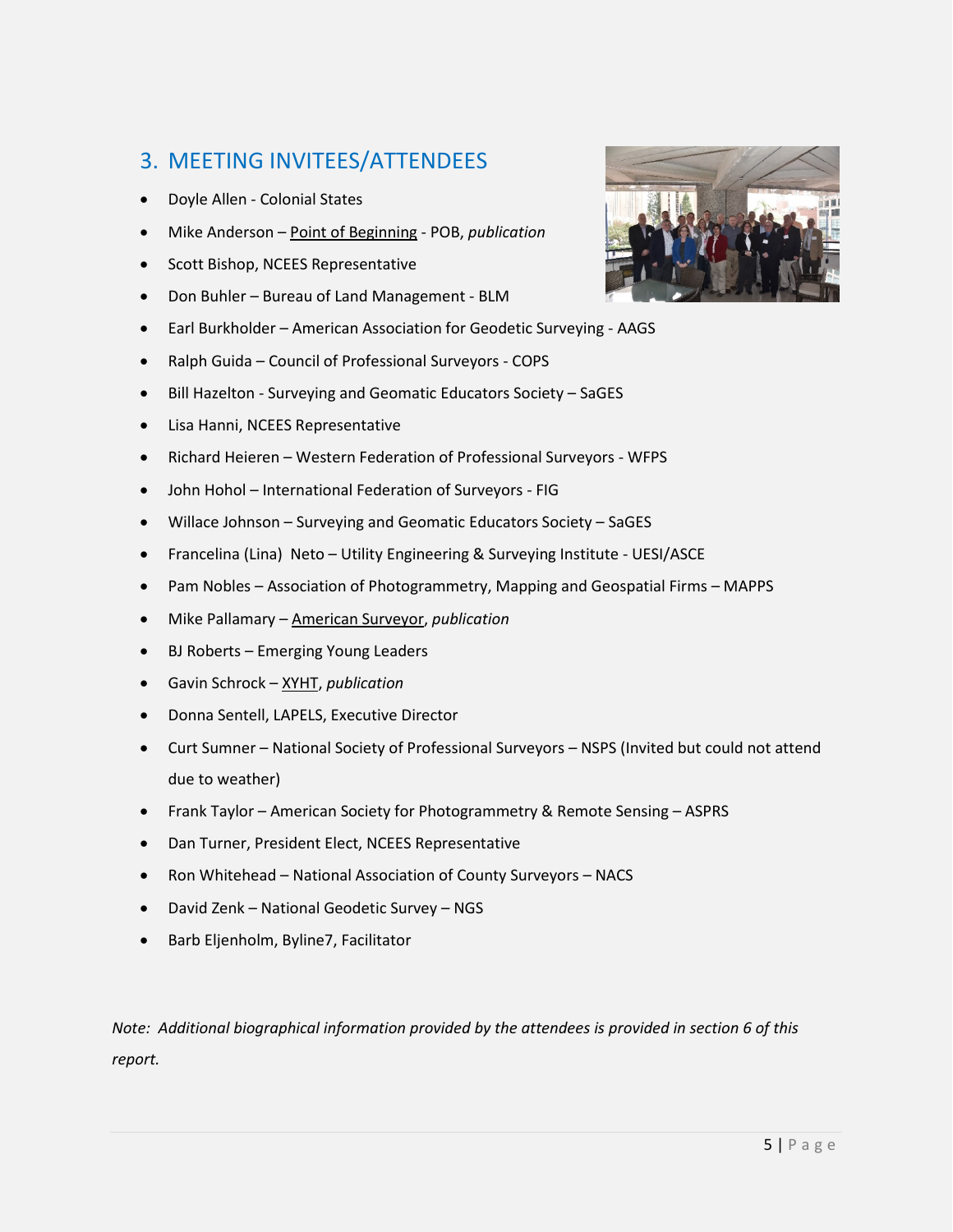## 4. MEETING NOTES AND PRIORITIES

## I. Welcome, Introductions and Purpose

The meeting began with a welcome, introductions and the purpose of the meeting from Donna Sentell. Donna went over logistics, talked about the Task Force and NCEES funding the meeting and appreciation was expressed by the group. Donna explained that we needed the key people in the room for this collaborative effort and talked about the charge, *to develop and recommend a plan of action to reduce the diminishing number of surveyors*. As a part of that, we needed to talk about the national brand, image and ways of communicating that image, develop a consistent message and determine the best ways of recruiting and educating not only the profession, but the public and the educational community. Quick introductions around the room of the group, name, organization they were representing were made.

## II. Ground Rules

Following Donna's Introduction and Welcome, the group moved into the Roles and Ground Rules. The facilitator asked the audience to set ground rules to keep the meeting on track. The rules began with *silence cell phones* and the group, thought through and added some important rules to keep the meeting on track and make the most of the time available. *Roberts Rules of Order* were cited. Next was the ground rule that *each person was invited to join the discussion on behalf of their organization, not personally, so the comments and ideas they make should represent the organization not their personal opinion*. The *"share the air time"* rule was set *with a 1 minute rule that if anyone spoke for more than a minute they would be stopped.* The next ground rule agreed upon was that *no one could speak twice without everyone in the room speaking at least once.* Finally, the ground rule was made *to keep on task and minimize hidden agendas, so a "tangents" board was created and all were invited to post sticky notes on that board if they had a tangent or off agenda item* that they wanted to discuss later. *Pam Nobles was designated as the enforcer of the ground rules and Richard Heieren was designated as the timer* to enforce the 1 minute rule.

## III. Expectations of the Group

The expectations of the group were requested at the initial stage of the meeting, before moving into exercises to fulfill the purpose of the meeting. The following expectations were expressed in writing and posted. This was done in writing rather than verbally to reduce the time needed for this portion of the agenda, and to have the attendees think individually about their expectations personally and for the group as a whole:

• My expectations are to build upon the pride and integrity of the surveying profession. Let's honor this by building on this. The group should accomplish a definitive, tangible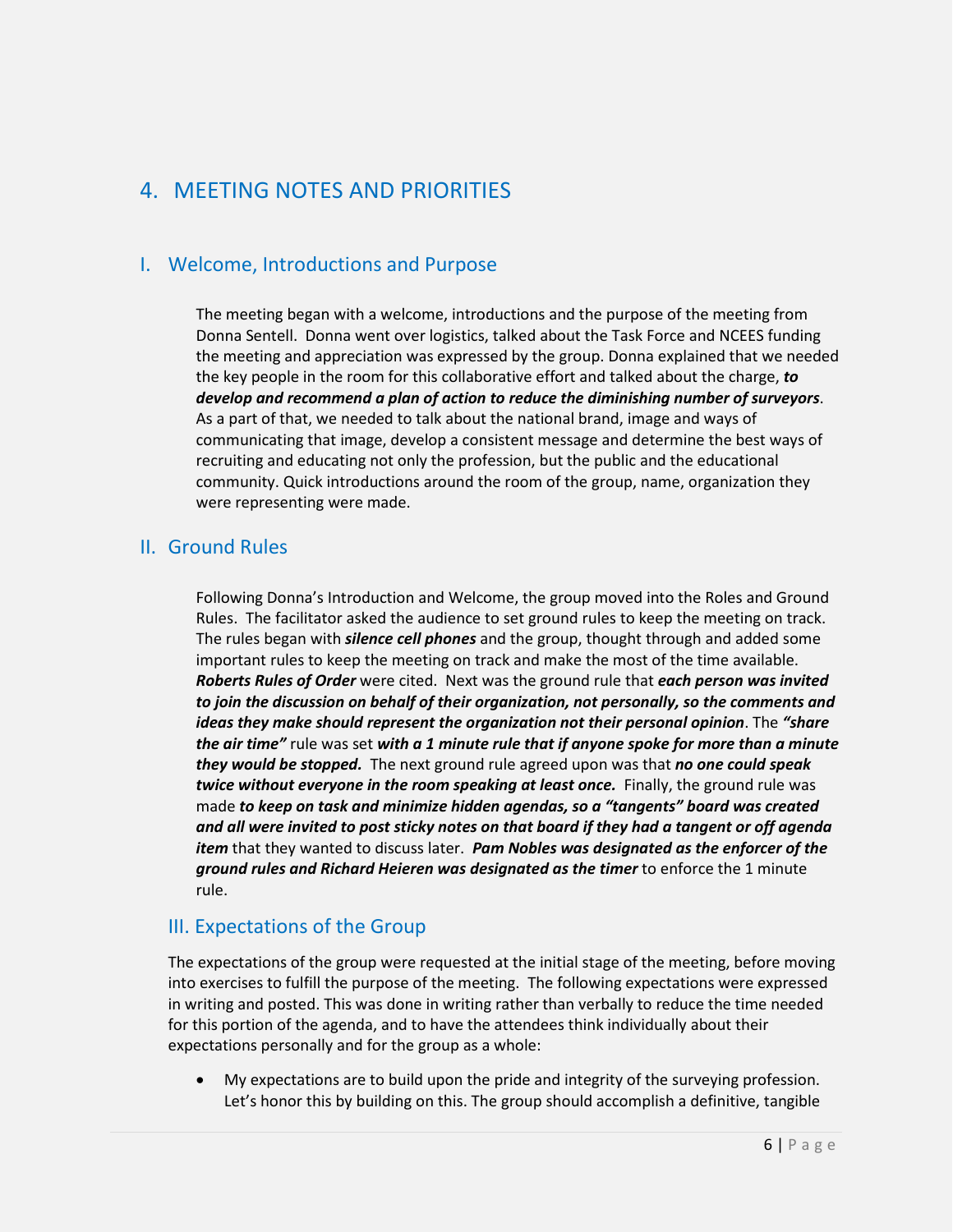program idea to foster growth in the profession. If we can say in 10 years that our work has resulted in one new licensed surveyor, we have succeeded. Mike Anderson.

- Find out more about the current state of the profession. Is there a problem or is it adaptation to change? Or if there is, what are the impacts? The group should define the problem, frame possible solutions and chose short and long term action items. Gavin Schrock
- My expectations are fairly low-the problems are too large to go for within a day. Perhaps an appreciation of the need for change to ensure long term survival. These problems are existential problems, not some passing concern. For the group, we should realize that the problems are global, not U.S., and other places are tackling it. Also realize that global issues will impact the U.S. area, as they have done for centuries. Maybe get a little bit forward on understanding the nature and reality of the problems. Bill Hazelton
- I expect a good and factual analysis of what the real problems are concerning the drop in test takers. The group should resolve to better encourage more individuals to become land surveyors. Richard Heieren
- I expect to identify specific items/issues and collectively decide which ones are relevant to move the profession forward. The group should develop a plan of action that has group "buy-in"/support. Doyle Allen.
- I expect to have an in-depth discussion regarding the future of surveying. The group should identify problems and opportunities associated with the profession; develop a plan and how to move forward on a national level. Scott Bishop
- To identify issues that contribute to fewer professionals pursuing surveying registration. The group should develop a tangible plan of action and identify ways to work together with all geomatics professionals. Willace Johnson, RPLS
- My expectations were to define surveying as it exists and is perceived today. For the group, to identify and prioritize goals and develop a message moving forward. Michael Pallamary
- To discuss and determine a path forward to create interest and recruit people into the geospatial licensed community. To come up with consensus action on the above. Pam Nobles.
- I would hope to see the group talk about/identify common issues state to state; compromise on a solution to these issues and develop a plan of action to address them. I hope to see the group accomplish/engage in conversation valuable to the future of licensure, despite our own agendas. Brad Roberts
- I expect to develop a cadre of new surveyors to meet the needs of society. To build a strategy for recruitment of surveyors. For the group to build an outline of steps to accomplish to achieve recruitment. Donald Buhler
- To begin a discussion of how we can promote, maintain and most especially expand the interest in the profession. For the group, to provide suggestions and observations on the challenges facing the profession-especially identifying who and what a surveyor is and does and finding ways to promote this to the public and emphasize the role surveying has played, is playing and the technologies used with the opportunities available in the profession. John Hohol
- The coming together of the minds and expertise of those in attendance and for the group to develop a plan of action for the future, ideas for encouraging young people to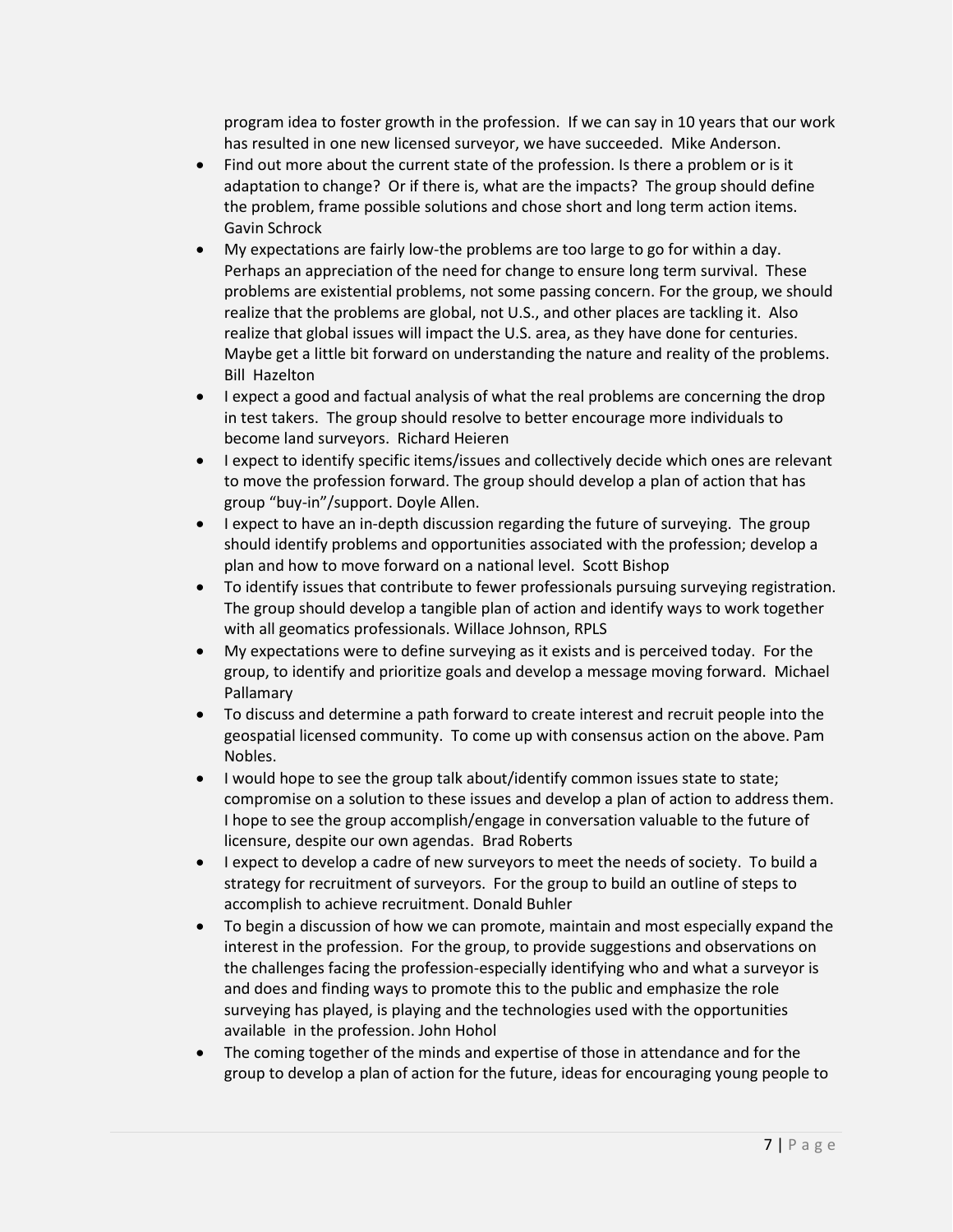become a surveyor as a profession, and a PR campaign idea to promote such an effort. Donna Sentell

- To understand reasons for the dwindled licensing of surveyors and for the group to evaluate what modern societal activities need to be under the supervision of a surveyor and therefore protected by boards of registration. David Zenk
- That all of the surveying organizations decide that we fit together like fingers of a hand and that we can share and work together like the hand of a concert pianist to play beautiful music (i.e. to lay out a vision of surveying's successful future. For the group, identify key elements for strengthening surveying's future, idenfity ways to secure that future, take ownership of a key element of the future, and agree to share with others in the room to maximize the chance for success. Dan Turner
- To agree on a vision/common message of where we think geomatics/surveying engineering needs to go in order to best serve society and is in tune with technology advances. For the group, set actions to start moving surveying/geomatics in a new direction. Agree or not how to use national examination to influence society and education to value surveying/geospatial. Lina Neto
- To learn more about challenges for surveying from different perspectives. To establish personal contact with professional leaders. For the group, to gain a better understanding of the challenges and look at challenges from a broader perspective. Earl. F. Burkholder
- To set goals to expand surveying profession to have a plan to recruit new/young people to surveying. To see a new image for surveyors. Ralph Guida
- To open discussion among the stakeholders, focus on 1 or 2 paths for promoting the profession. To continue the discussion about a plan of action, all work towards a common goal or theme. Lisa Hanni
- To address the issue of a declining number of surveyors across the country and the challenging view that surveyors are not important/needed in today's society. Contribute information that will help us recognize some problems we are facing and maybe some issues we can work on now while more is being done. Ron Whitehead
- Identify the issues and causes for the dwindling numbers and propose resolutions to the identified issues. Frank Taylor

The notes that were prepared by the individuals in attendance were posted on the wall on a facilitation board, and highlights from their written text were called out in large lettering with colored markers so that attendees could see the primary thoughts presented about expectations.

The following is a summary of agenda items IV-X. Please refer to section 7 of this report for the full set of notes from the meeting.

## IV. Modified SWOT Analysis

From this point, the group moved into a modified SWOT analysis. Strengths of the profession and the surveyors that are a part of it, Weaknesses, Opportunities and Threats were requested but with a very positive twist, focusing on solutions to weaknesses and threats. The attendees were broken into three groups of seven at separate tables and assigned a scribe and presenter at each table. Upon completion of the collaboration at each table, the scribe wrote the main points on an easel and these were taken to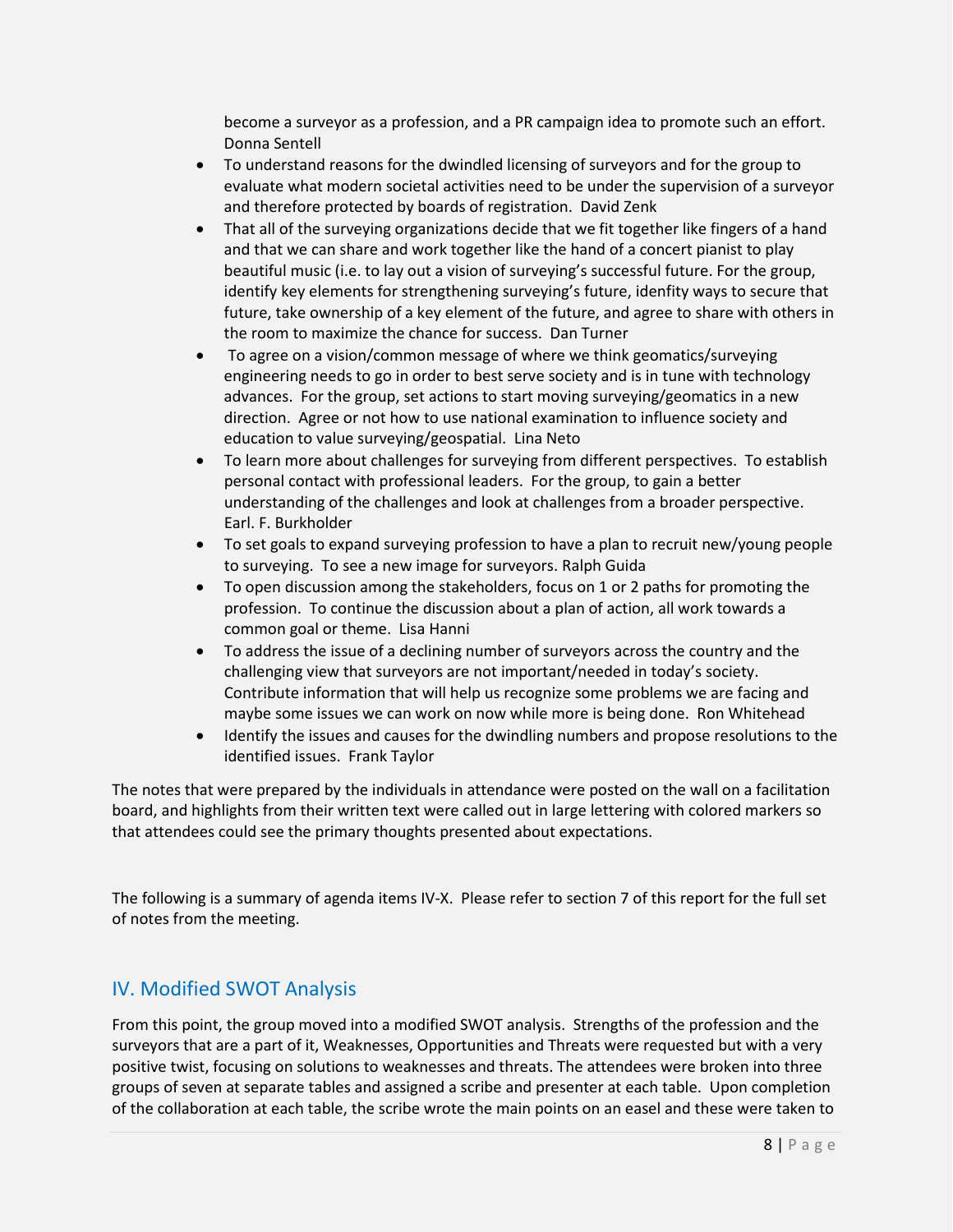the side wall of the room for each group to present. Following presentations each attendee was given 6 dots to vote for their top 6 priorities in the SWOT analysis. From that exercise the following was derived:

## *Strengths*

Primary strengths of the profession and surveyors in general were cited as their passion for what they do and for the industry. Another strength was identified as the desire of the profession and everyone in the room to address the issue of the dwindling number of surveyors taking the test, and the fact that everyone felt it was of such primary importance that those in the room took time out from their worlds to come together to create a plan for the future. Additional strengths included the history of the profession (cited as the oldest true profession), and that surveying is a profession and not a trade. The fact that surveying provides society with safety and security, that people need surveyors and that surveying makes the world a better place were key strengths of the profession. It was noted that people in the world don't realize this. Pride, value, humility, aspiration to be technically savvy and the rugged, yet geeky image of a surveyor was considered a strength not only in recruiting to the field and educating, but in the desired image.

## *Weaknesses*

The lack of understanding of what surveying is and definition to those outside the profession was the top weakness. Image was cited as the next most critical weakness, with lack of interest in becoming licensed as the third most prominent weakness. Technology, also cited as an opportunity later, was noted as a weakness as it defines us (we are our own worst enemy). Public awareness (lack thereof), and lack of mentors were also the areas receiving the top votes as weaknesses needing solutions by the group. Additional notes included lack of people, market changes, enrollment of students in the field, demographics, programs, the profession not being ready to transition to the technology, society not being ready for the technology education, code of ethics, clients wanting more out of less and less, and that much of the above in the way of weaknesses is a global problem, not just a national problem. The following chart shows the percentage distribution of the group as they prioritized weaknesses that need to be addressed:

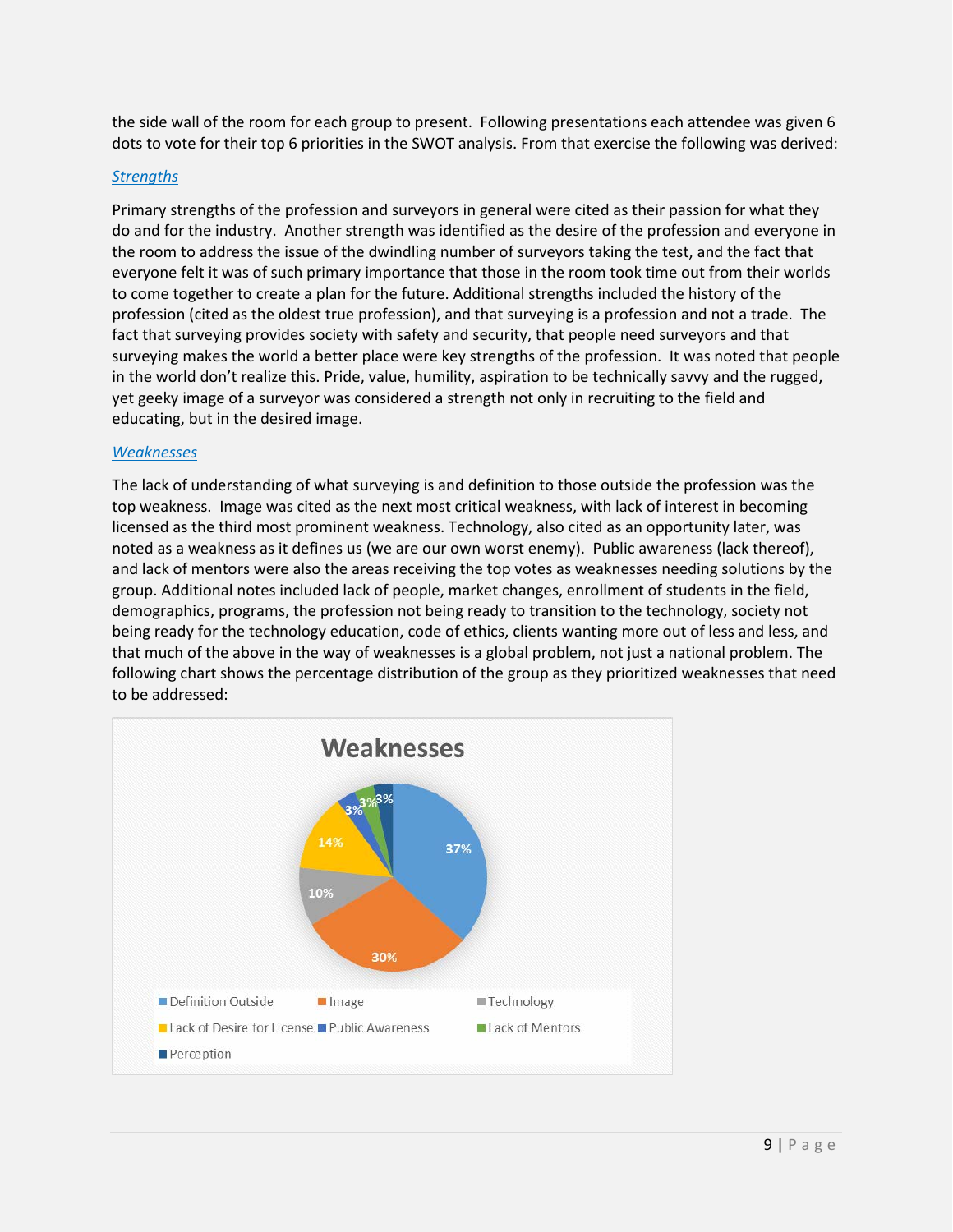## *Opportunities*

Much of the discussions within the three groups focused upon opportunities. The expanding market for surveying and all related services was the top opportunity. The fact that we live in a geospatial world was close behind the expanding market. The need for the guarantee that abstraction meets reality was the third most voted opportunity. The opportunity to tap into our technologically savvy youth to recruit ranked highly, as did the thought that the public has a general lack of understanding of legal principles related to surveying. Increasing salaries, technology and measurement needed ranked just above reduced cost of technology, the changing market, growing economy and more activity were all seen as opportunities. The following chart outlines the percentage distribution of the group and their priorities for opportunities to reduce the diminishing number of surveyors:



## *Threats*

Threats to the survey profession, although a major topic of conversation, received less votes than the other categories. The highest votes were placed on "contraction of the definition of surveying" which was later built upon in the "be inclusive rather than excluding" discussions. Encroachment of other fields into the surveying world, surveyors themselves who don't see the need for change, qualifications, the need to charge more for the professional service, money (many in the profession are not paid professional salaries, the personal bottom line and the path to licensure were seen as additional threats.

## *Solutions*

The top voted solutions discussed were heavily weighted toward more outreach, promotion and advertising about surveying in non-traditional markets. Having a unified approach across the nation to the image/national brand of surveying was also highly ranked. Education and mentoring were also very high on the priorities for solutions to the number of surveyors entering the profession and taking the exam. Tiered licenses received a vote, and additional ideas included surveyors taking the lead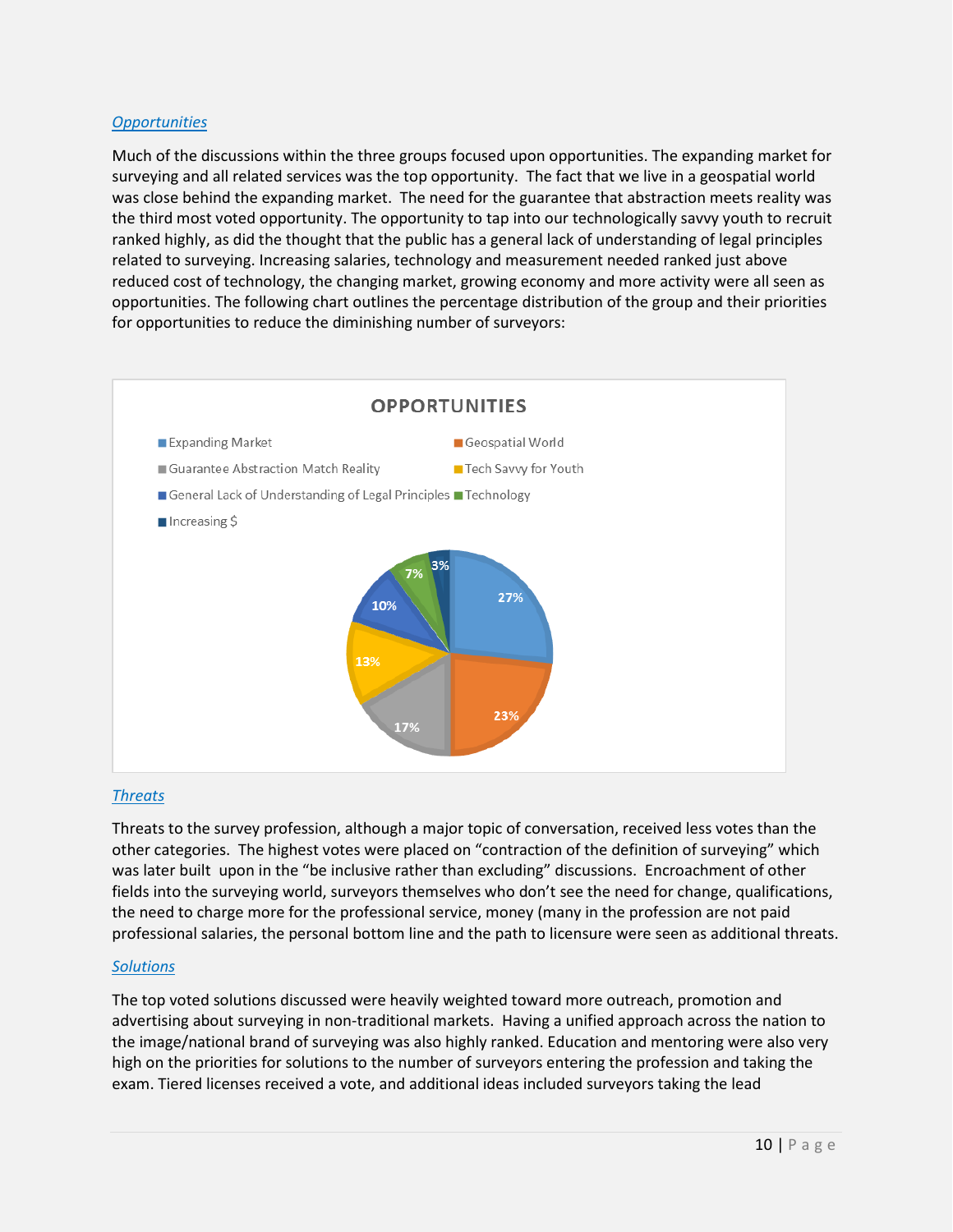themselves in solving the issue. Creating awareness was cited, along with having publications be the champions for getting the message out.



The SWOT analysis was a relatively short exercise on the agenda provided to lay the foundation for the primary topics of conversation, which were National Brand/Image, Recruiting and Educating. The SWOT analysis further confirmed that these were the top priorities of the group for discussion.

## IV. Goals and Objectives

A brief discussion about goals and objectives was facilitated and engaged the entire group of attendees. It was an open discussion of ideas with an easel in front of the group, capturing all ideas for the vote. The goals and objectives were focused upon what the group would like to do as a part of this program and plan of action. The following priorities and numbers of votes were documented:

- *1. Branding/imaging profession + the state board (perception) (22)*
- *2. Changing society – define what falls under survey (18)*

*The following comments were posted on this item:*

- *a. We need statistical data on how much income is derived from the different aspects of survey practice (i.e. boundary, topo, construction staking, etc.)*
- *b. There is no way we can embrace people who are already using LiDAR to enter the profession!*
- *c. State Boards are a threat to the profession*
- *d. Commission an economic study*
- *e. Rather than change it, should we simply expand on the realization of what is connected, but we don't need to control it?*
- *3. Unification of the definition of survey (18)*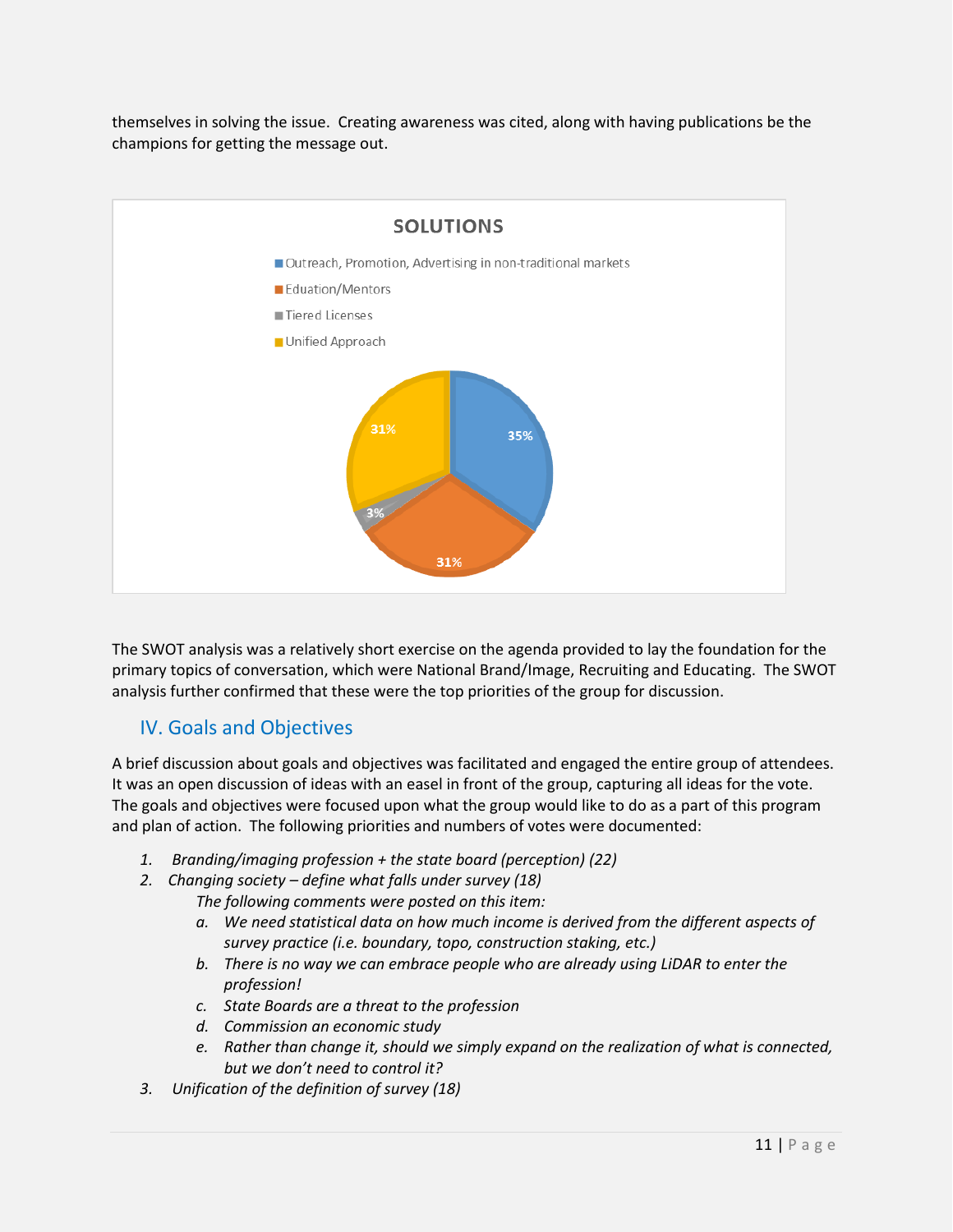*The following comments were posted on this item*

- *a. Google has put a lot of surveying out of business*
- *b. Definition is less important than understanding*
- *4. Surveyors not investing in profession—goal-find ways to build interest (15)*
- 5. *Be more inclusive of "what is surveying" bring into profession and the*n they will see benefit of being licensed (14)
- 6. Outreach-expose people to profession (7)
- 7. Raise #s of tests/surveyors-what should that # be? (6)
- 8. Match talent with task (3)
- 9. Mentor/apprenticeship 2 man crews (2)



Following the discussion and summary of the votes, the group moved into the final agenda item of the morning.

## VI. ACHIEVING A NATIONAL BRAND

The group addressed how to achieve a national brand and image for surveying that would encourage new professionals into the field of surveying. This portion of the agenda was approximately an hour in length, and engaged the participants in three ways. First, the discussion was centered upon the desired image of surveying in an open forum with all participants. Second, concise descriptions of what a surveyor is/does were written by each attendee to be used to share what surveying is with a student, a colleague, the public or a number of other audiences. These "elevator speeches" were developed individually, written on note cards and posted to the walls. The third exercise in achieving the national brand was to discuss methods of communicating the national brand. For this final activity, the groups were mixed and sent to break-out tables (3 tables of 7) for discussion, writing priorities on easels, reporting and finally voting.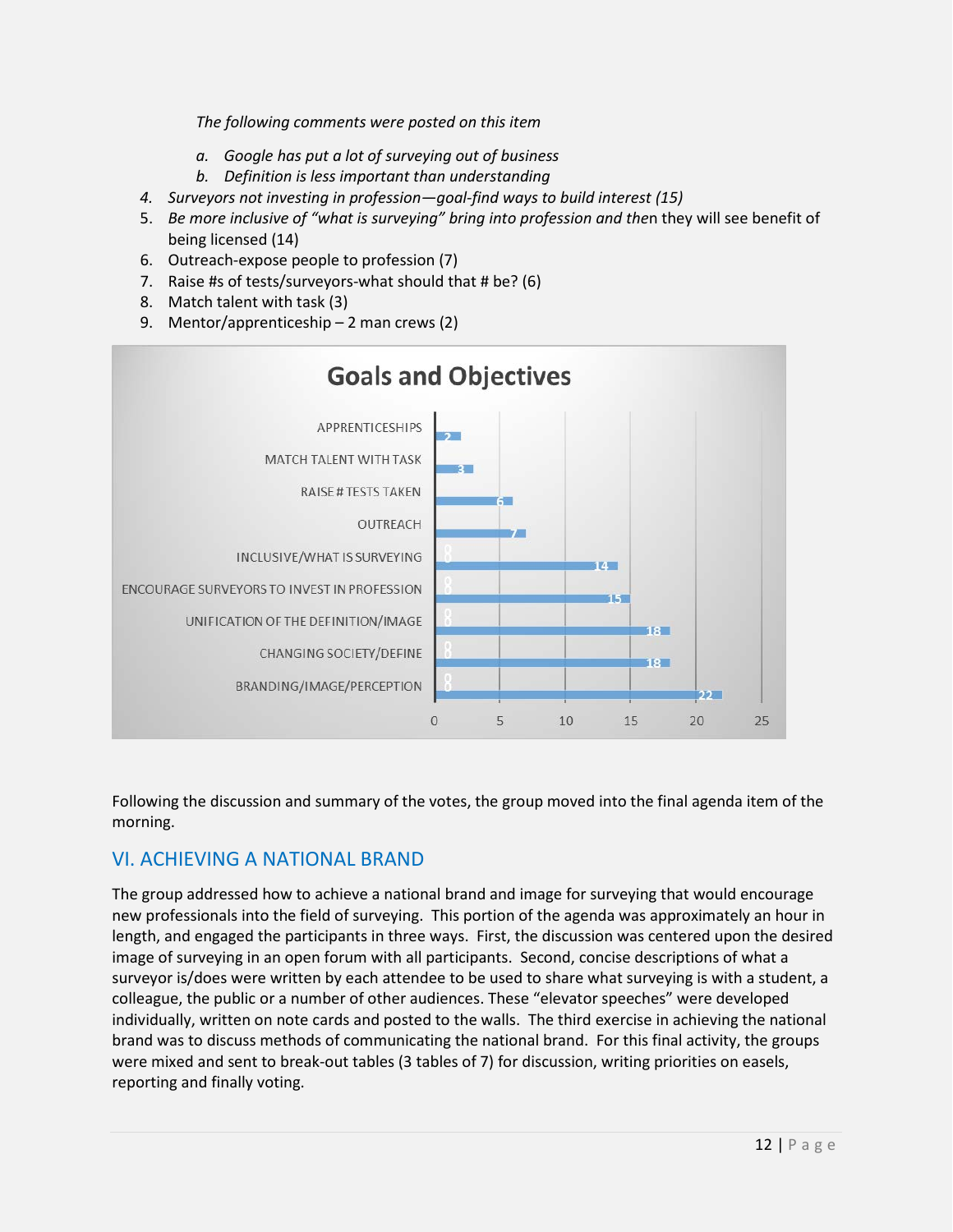The following resulted from agenda item IV, Achieving a National Brand:

## Desired image of surveying:

In the open discussion with the full room engaged, this portion of the agenda, following the vote, prioritized the image as an expert/authority as the top priority (12). The theme surrounded "professional", and a problem solver/communicator received the next level of votes (10). The image of a high tech profession/tech savvy was tied for second (10) and a manager of data was next (4). Other key image comments were we are "not just the guy in the orange vest", a respected professional protecting the public, educated, a land title expert, intelligent, financially rewarding, historian, guarantor of spatial data matching reality. These image discussions were focused on elevating the registration/licensing within a broader group related to the profession.



#### Elevator Speeches:

The following were developed and vary depending upon "who you have in your elevator". Some work best for recruiting, some educating, some for the public and some for the profession:

A surveyor establishes and defines the location of Boundary Lines. A surveyor is a "master of measurement."

Surveyors provide accurate spatial information that supports societal needs and supports other professions-collaborate in sharing spatial positioning in multidisciplinary applications.

Do you like working computer/3d image or new technology? Surveyors are working with the latest technology, such as drone/UAV's and 3d imaging. Like to travel or work outside? As a surveyor you could travel the world providing surveying services.

Surveyors provide authoritative determinations of position, location, measurement and boundaries. This requires education, skill, experience and integrity.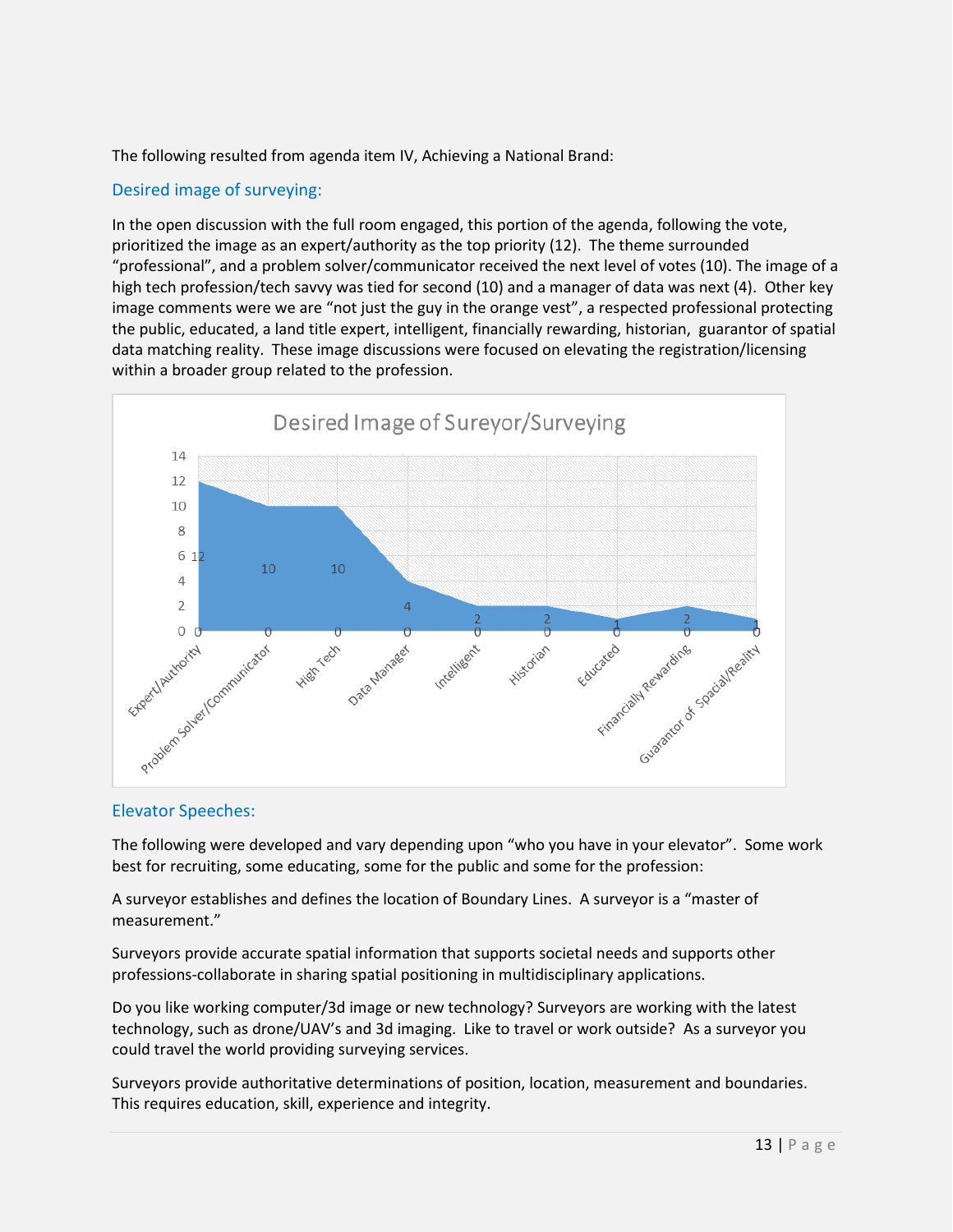We use a lot of cool technology to move so that all the world is where it is supposed to be.

I am a surveying professional. As a professional surveyor, I guarantee that spatial information matches the reality…here, and down the street in your neighborhood. It's a privilege to serve you.

A surveyor is one who protects the client and the public through competent management of property records.

A professional surveyor is somewhere between Indiana Jones and a Senator; and the job is somewhere between Google and the National Park Service. It is high tech and boots on the ground. It's taking the world to new places while staying grounded in history.

Communicate geospatial information to the public, real estate professionals, attorneys, etc. through maps, reports and other digital exhibits.

The stability of the American land system is vital for the stability of society. The surveyor is responsible to society is to ensure this stability.

Take Google maps and place them correctly on the earth so you know where you are.

Surveyors guarantee that abstract geospatial information matches the reality on the ground. By applying this guarantee to land and property rights, they underpin the foundation of all modern economies.

A surveyor is a land title expert that uses cutting edge technology to gather data to help solve boundary issues. We also gather and analyze other geospatial data to aid in the decision of any issue that has a geographical component.

Surveyors are a group of very professional, loyal individuals that are vested in their careers. We are well paid, well-educated and tech savvy. Our profession opens doors to use technology unavailable in other professions. We are licensed to protect the health, safety and welfare of the public and we are proud to do so.

Surveyors perform boundary surveys as well as many other geospatial activities such as providing 3D modeling for design, aerial mapping (such as you see on Google Maps) 3d models of historical structures, equipment for preservation, design, changes, equipment adjustments. Collection of data for inclusion into GIS systems as well as many other tasks that produce a geospatially connected world.

I am a professional surveyor and provide authentic information about real property boundaries and accurate 3 dimensional measurement of infrastructure whether on the earth, above it or under it.

The person who shows you your boundary lines. Marks the location of a new road, airport expansion, power line, etc.

911 exists because of surveyors. Surveyors create the foundation for measurements used to protect the public-land safely.

Expert in geospatial information regarding boundary, elevation, hydrographic , and other aspects of development . This includes protection of real property, natural resources and the environment.

A surveyor is an educated, tech savvy professional who makes precise measurements of the earth. It can be a financially rewarding career and one day you could be as well-known as Teddy Roosevelt, Thomas Jefferson or George Washington.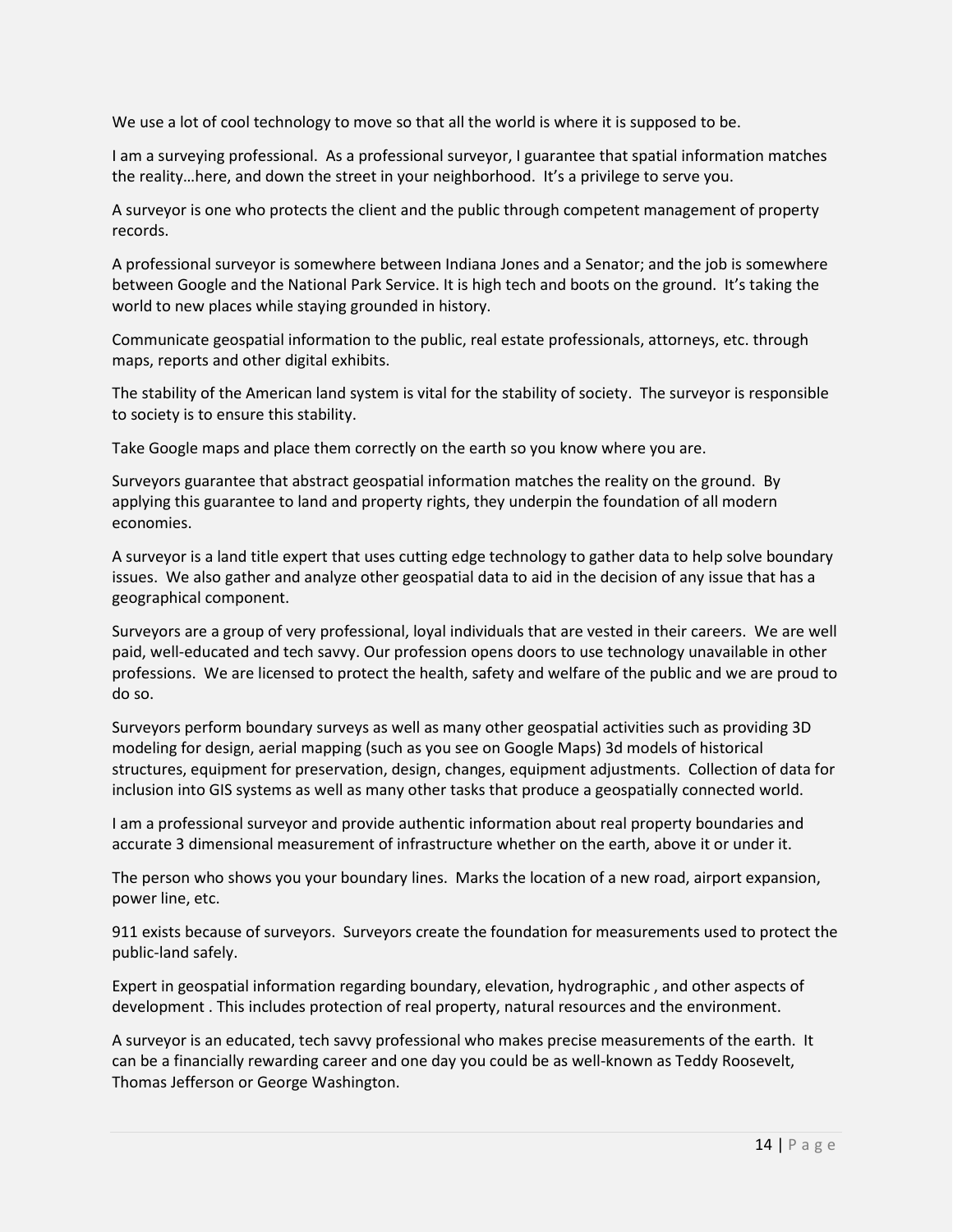Surveyors are protectors of property rights and property location for their public.

## Methods of Communicating the National Brand

An extensive discussion at three tables occurred prior to the reporting phase of this discussion. The top thirteen ideas receiving more than 5 votes for communicating the national brand/image of surveying were as follows:

- 1. Create a new logo to represent all of surveying and include a QR code that takes the audience to information, a key website or social media page focused on the updated image of surveying (17)
- 2. Use simple, concise terms to define the image/brand for publication and use in outreach (14)
- 3. Encourage surveyors to participate in other societies (utility, real estate, etc. so that cross marketing/image and brand can be shared) (13)
- 4. Maintain a professional image and dress for success (staff and those seen by public) (12)
- 5. Use the term Geospatial rather than surveyor to foster the high tech image (9)
- 6. Piggyback on existing organizations at a national level-boy scouts, girl scouts to begin early education and inspire career goals (7)
- 7. Create ads on Youtube and in social media to engage the public and youth for recruiting/educating (6)
- 8. Send real life examples—surveyors-- in schools with a variety of media injecting applications into the classroom "class of your own" (6)
- 9. Identify markets to target—scenario plan… where will we be? (6)
- 10. Create Commercials (6)
- 11. Work with public officials to share survey importance and story (6)
- 12. Use Vines/twitter-leveraging other social media (5)
- 13. Expand Web presence (5)

Additional ideas for communicating the story of surveying to promote education, recruiting and image were also noted. Special interest stories about surveying and surveyors in not only trade publications but general interest publications were suggested. Suggestions included ACE and piggybacking onto that program and onto other professions.

Geocaching was noted as a good way to engage and interest youth in surveying. Having vendors help carry the message forward, sending press releases initially and more frequently from all organizations and bringing maps to public meetings were also suggested. Awards, speaking engagements, advertising and blogs can be used. The three publications in attendance at the forum could be helpful vehicles for communicating the image/national brand.

Identifying and targeting audiences was considered key for each message. The image/national brand/message was determined to be important not only for recruitment, but for clients, ourselves, collaborators, architects and engineers. Target audiences were identified as government agencies, municipalities, the public, educators and the profession. Future cities were cited as target areas, Native American communities were also suggested for areas to communicate the profession's image and brand.

As demands change it was noted how important it will be to keep up with the change and maintain the surveying national brand. It was noted that the State board can limit or expand our role and brand and that stability of home and foundation are important. One of the terms that surfaced during the discussions was: Every square inch counts.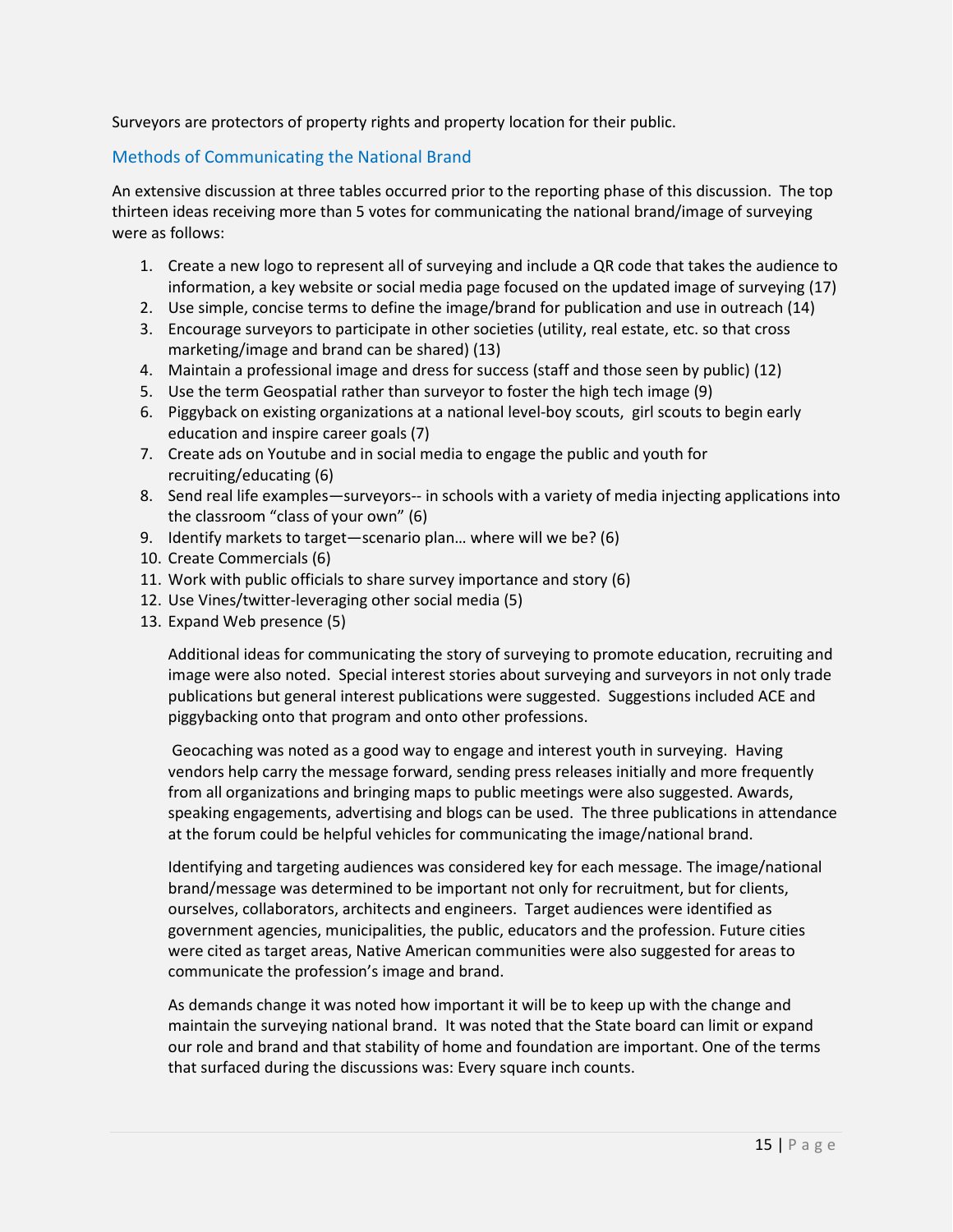Agenda item VI provided multiple forums for discussion and extensive ideas for the plan of action to achieve the goals and purpose of the forum. Following this item the group continued informal discussions during the lunch and took a group photo prior to reconvening for the afternoon agenda.

## V. RECRUITING

The recruiting agenda item focused upon three main areas. 1) Target Audiences; 2) The Message and; 3) The Medium for relaying the message. This was done in mixed break-outs with the same style of documenting, reporting and voting. Approximately an hour was dedicated to recruiting. Each attendee received six dots to vote for their top recruiting priorities. The following results occurred:

Target audiences were students at all levels, veterans, post college professionals, teachers, counselors and other educators. The highest ranking group for potential recruiting was veterans, with college recruiting in related degrees ranking second. K-12 parents and students, as well as re-trains also ranked in the top suggestions. Additional suggestions were post-college professionals, STEM programs, workstudy programs and professionals already working in related disciplines.



## The Medium

The medium to be used for recruiting was discussed as a part of the conversation. The highlighted idea was a comic/coloring book similar to a youth outreach done in Germany, where 100,000 copies of this tool for recruiting was distributed among elementary aged young children entitled "My Girlfriend is a Surveyor". Creative approaches sparked discussion and ideas surrounding this. Additional suggestions for getting the word out for recruiting new surveyors were through professors and counselors, geocaching, a PR firm that could help spread the message to target audiences, a client newsletter, and through scouts, local news channels and publications, social media, STEM and other similar organizations. State fairs and unconventional venues were also cited. Marketing your own successors was also cited. The American Geodesist TV show was suggested as a possible avenue to recruit.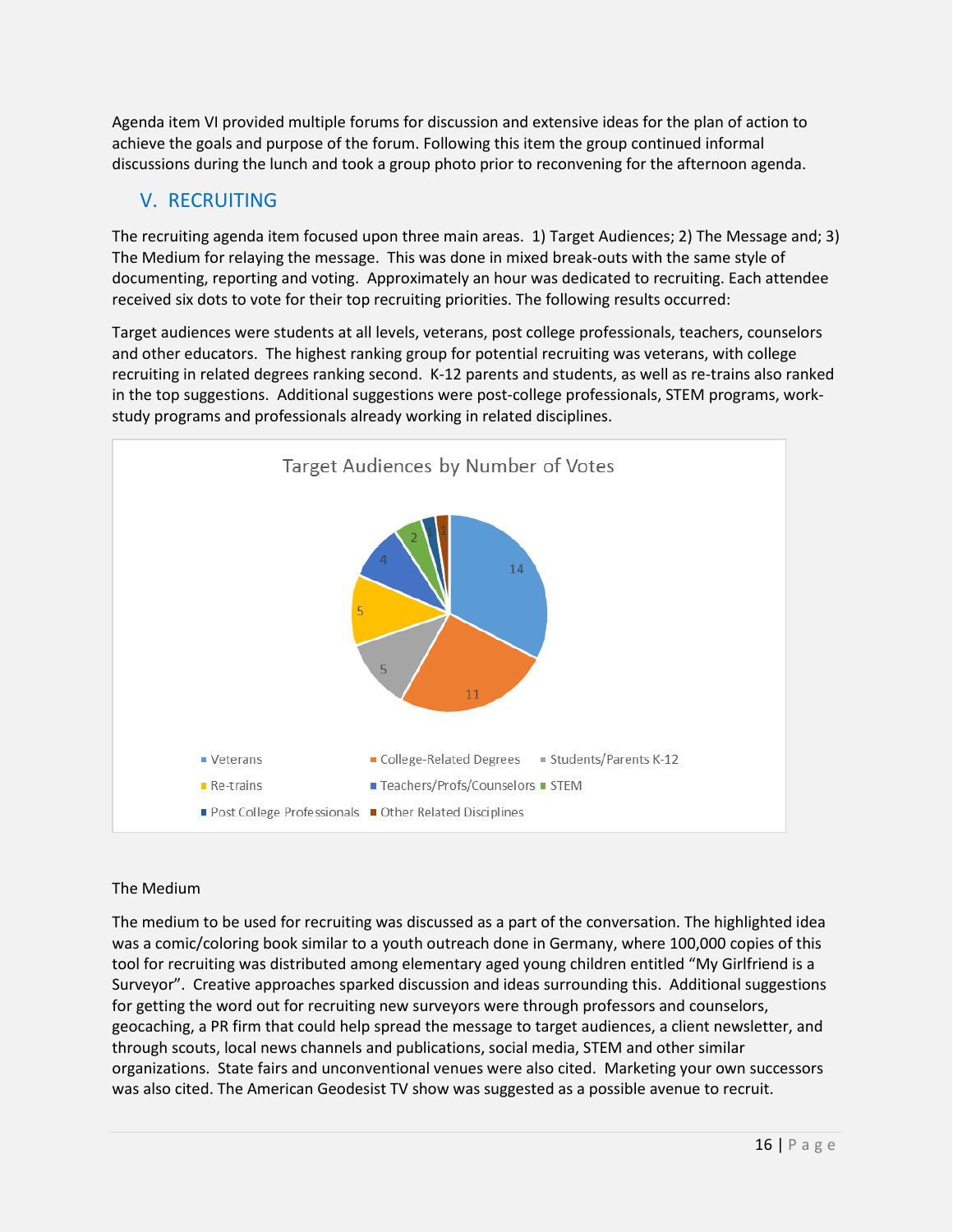Additional collaboration was noted as being needed for specific targeted methods of getting the word out to recruit new professionals into surveying. With additional collaboration among the forum group, and the excellent organizations that they represent, the medium could begin with many of the people in the forum, including the publications and organizations. A possible task force for recruiting formed from the forum group was also suggested.

- 1. Comic/coloring book (9)
- 2. Additional Collaboration (8)
- 3. Professors/Counselors (4)
- 4. Client newsletters (oil, gas, maritime, natural resources, environment, etc.) (4)
- 5. Have a PR firm communicate the message to target audiences (2)
- 6. Educators in Organizations (Scouts, 4H, etc.)
- 7. Think globally, act locally (1)
- 8. Geocaching (1)



## The Message

The message was defined as why new recruits would want to become a professional surveyor. The responses were done collaboratively at tables of 7 and then brought together for the vote. The fact that the field is a high technology, rapidly changing profession was believed to be the greatest message to engage new recruits. Diverse work environment was second from the top of the list. Making the world a better place ranked a close third place. The remaining reasons were lower in votes, but relevant to the group, including the fact that surveying is a quasi-judicial role in the realm of conflict resolution. The fact that survey is a foundation for everything, it pays well, there is a path to licensure, the field provides decision support and analysis and it is a unique field, related to STEM.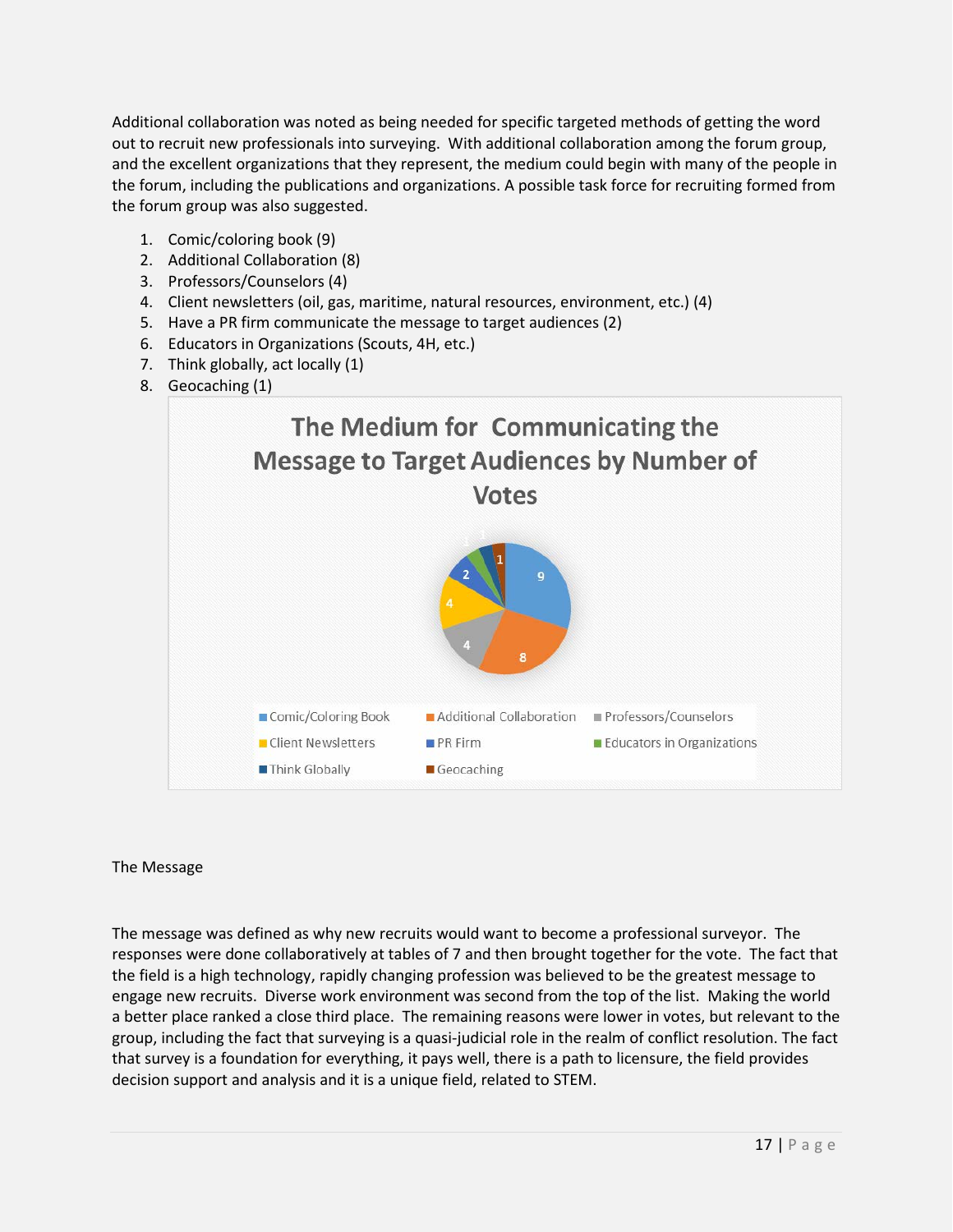

## VI. EDUCATING

After some deliberation with the entire group regarding how to address educating regarding professional surveying, it was determined that the best approach to gain the most knowledge and information would be to break into three groups, the first addressing how to educate the public, the second addressing how to educate youth, schools and the educational community and the third addressing how to educate the profession regarding the new image/brand and message of the surveying profession.

## **The Public**

Good, positive human interest stories were voted as the top way of educating the public (14). Given the same amount of votes was creating a classroom toolkit for use by teachers (14). A survey day (possibly within national surveyors week, possibly in connection with survey days internationally or in various states) was thought to be an educational tool with good merit (8). Leveraging public representatives to help educate the public by first educating them was discussed (5). Pitching stories to the media, outside the survey profession was an idea of the group (2). Getting the word out to FEMA, connecting with the public in their everyday lives, education regarding 911 and how it works and relates to survey, and the investment that the field has in the public good were all discussed. The liability of not having a solid foundation of surveyors serving the world was also a tool to educate the public.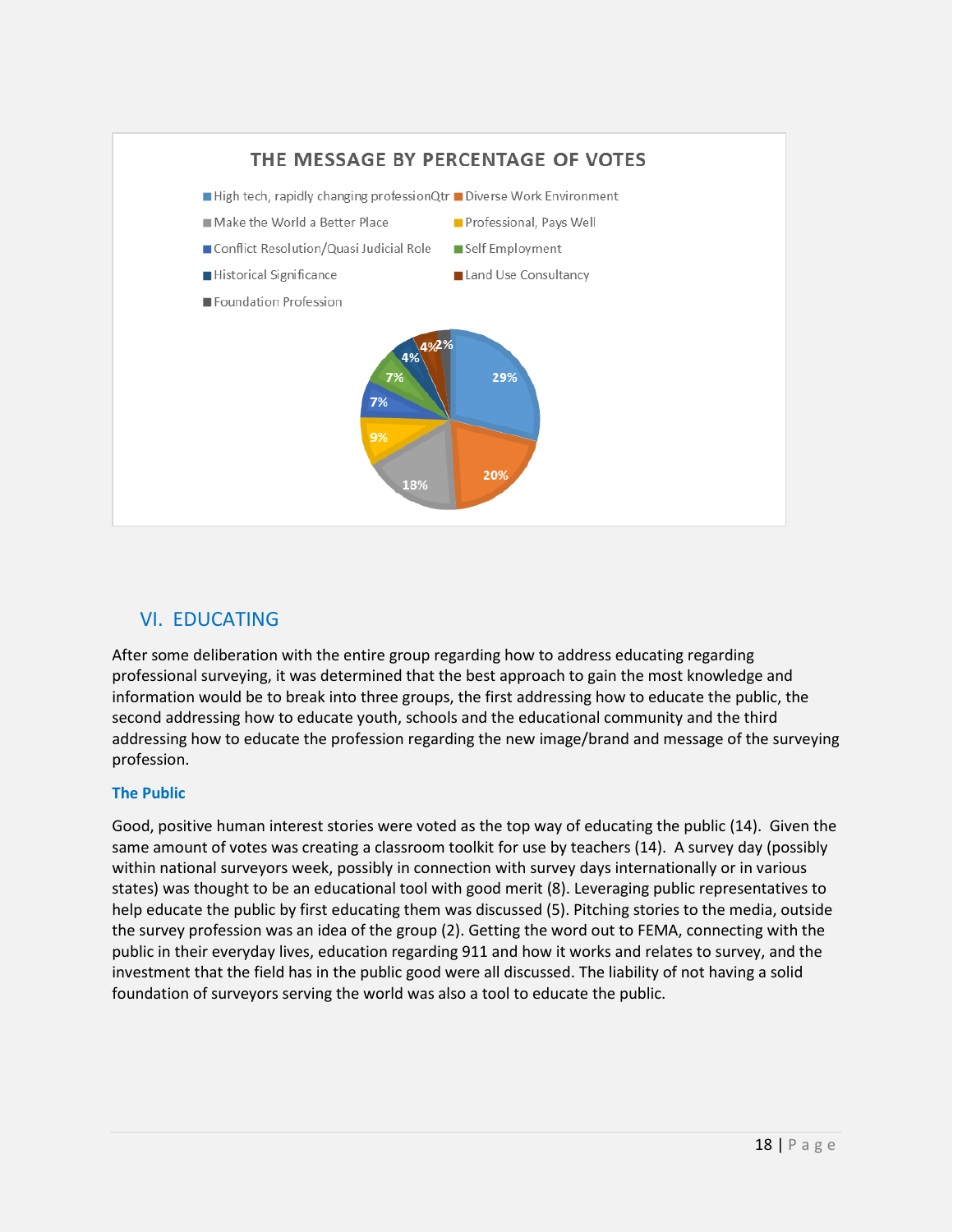

## **The Educational Community**

The focus for educating the educational community showed top votes in tying mentorship and distance learning together (16). Next a toolkit prepared for classrooms for teachers and counselors to use was a high priority (14). A "Survey in a box" model from Canada was brought up as a good tool to educate the educational community (4) and distance learning collaboration with various universities (4). Field trips (3), Internships in HS, College, Mentorships and work study programs (3), civil engineering programs (2), STEM as a funding source (2) an ACES Survey Career Club (1) received votes. Additional ideas were to go into liberal arts colleges to educate, rather than into just the related professions, also colleges of geography, science and math. Future cities and the role of surveying in everyday life were cited as important to share with the educational community. The point was made that someone has to provide the education and fund the efforts.

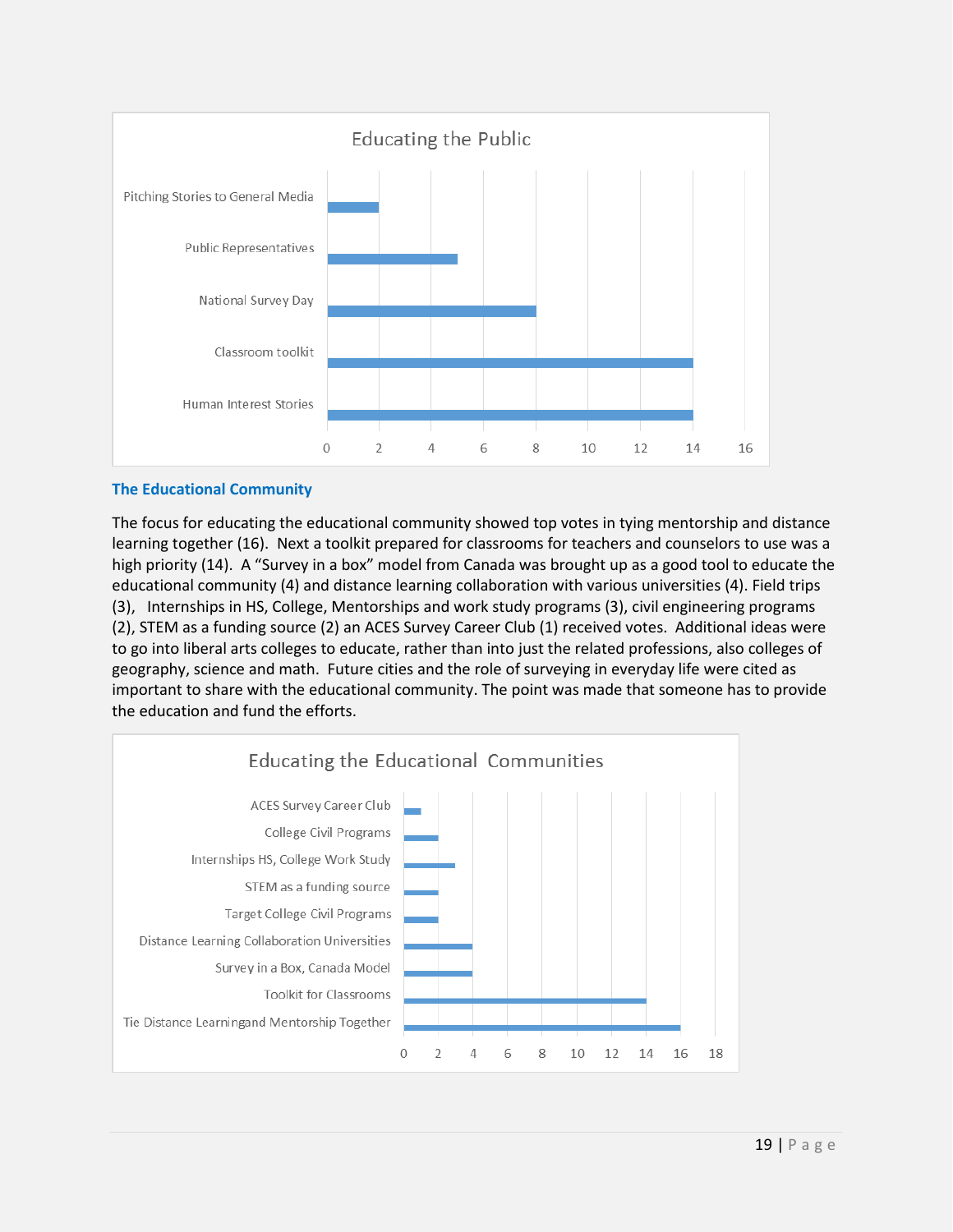## The Profession

The greatest need by far in educating the profession of surveying was determined to be sharing with them a new definition of the surveying image statement of surveying (23). Education within the profession that points to the future and accurately defines the changing role of surveying and forward technologies was determined to be important (8). A better understanding of entrepreneurial spirit in the profession and how that means not only educating but building the profession, business and recruiting future leaders (6). Rebuilding foundations, theoretical and scientific in the education realm within the profession is needed, and continuing education beyond society meeting is required. Sharing the education that surveyors are involved in decision making with clients (2). In the profession, many "old timers" exist and the question was posed, can we bring them up to date? Are there rewards for doing more work through technology with more efficiency? (1) Vendors are a part of the education process in all aspects of the field and should be a part of educating the profession. How do we expand our understanding of measurement was also brought up. The chart below outlines the summary of this discussion.



## VII. Strategic Planning (Replaced with Tangents and What Should Be Included in the Survey Profession)

The forum used this segment of the agenda for addressing the missing pieces identified throughout the day. A strategic plan will be needed for the plan of action and for implementation, and as stated in the next section, that effort will need further discussion among the forum members. This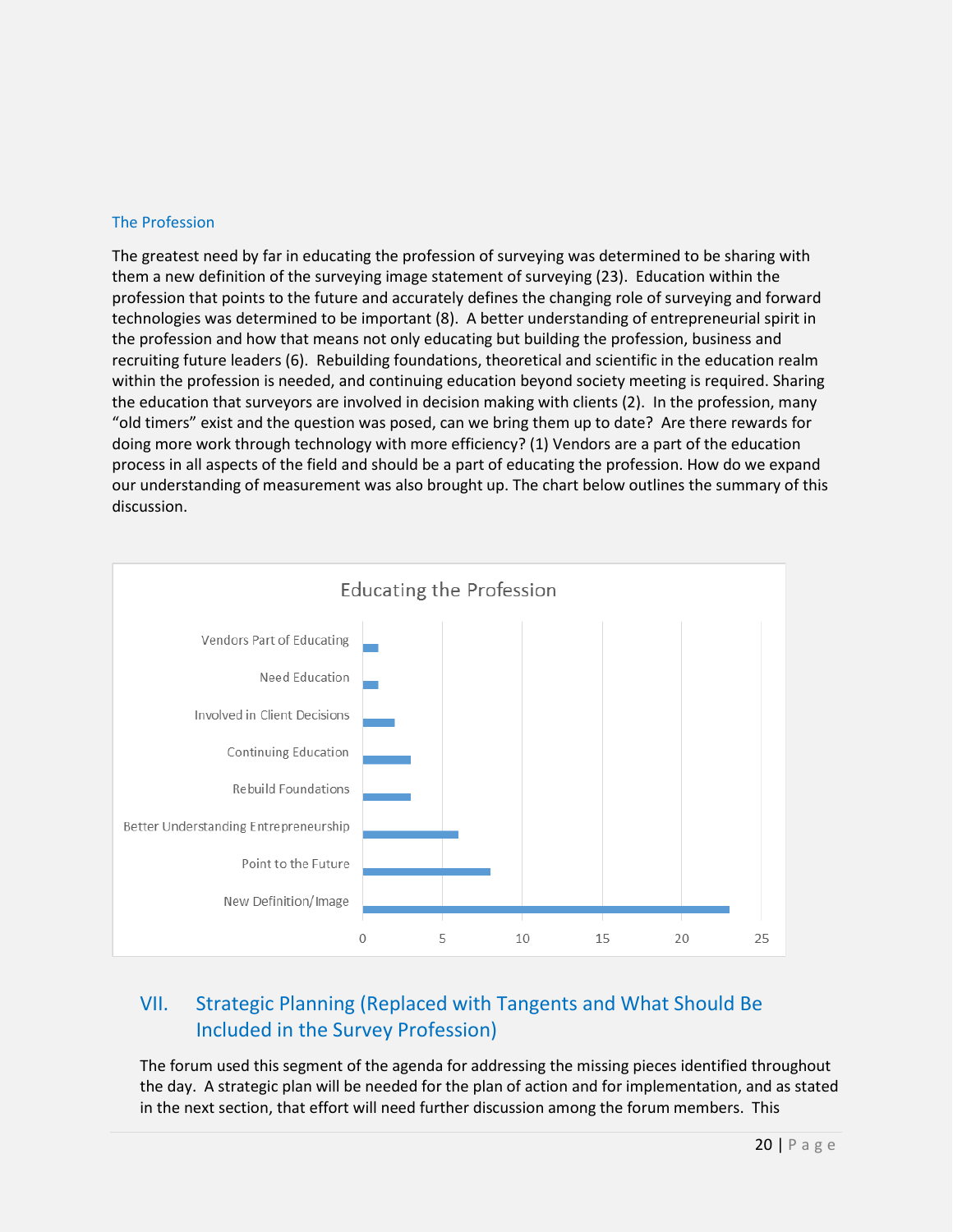Strategic Planning Effort, inclusive of a Marketing, Outreach and Public Relations Plan, would be generally another day of collaboration.

## • **Tangents**

When the "tangents" board was visited and the notes upon it were read, the following questions and comments came to light:

- We need a corporate sponsor
- How do we support the programs we are recommending in this plan of action?
- If we attempt to encompass services that we feel should be under the surveying definition, and this process is legislative, what potential problems would we open ourselves up to in that legislative process. Accept the broad definition as an image and a career but do not necessarily go through any approval or legislative process.

The tangents were briefly discussed and outlined with no further need for action.

## • **What should be included in the survey profession? This question was posed to the forum attendees and the following results were tallied**:

In addition to the priorities below, the group double-voted on those areas shown in the pie chart by voting for "all of the above". In addition to the areas shown below, the written summary is as follows: the group determined that the following should be included in the image description of the survey profession;

- Boundary (11)
- LiDAR-mobile, terrestrial, aerial (10)
- $\bullet$  GIS (9)
- Photogrammetry-aerial and terrestrial (8)
- Topography (6)
- Hydro 5
- Decision support (3)
- Most modern measurement is either XYZ or imagery --Theoretical foundation (2)
- Large Scale Metrology (1)
- Project Management (2)
- Consulting (1)
- Phase One Studies
- Attributes
- Require LS for some public jobs such as records management

The chart below assesses the priorities by percentage: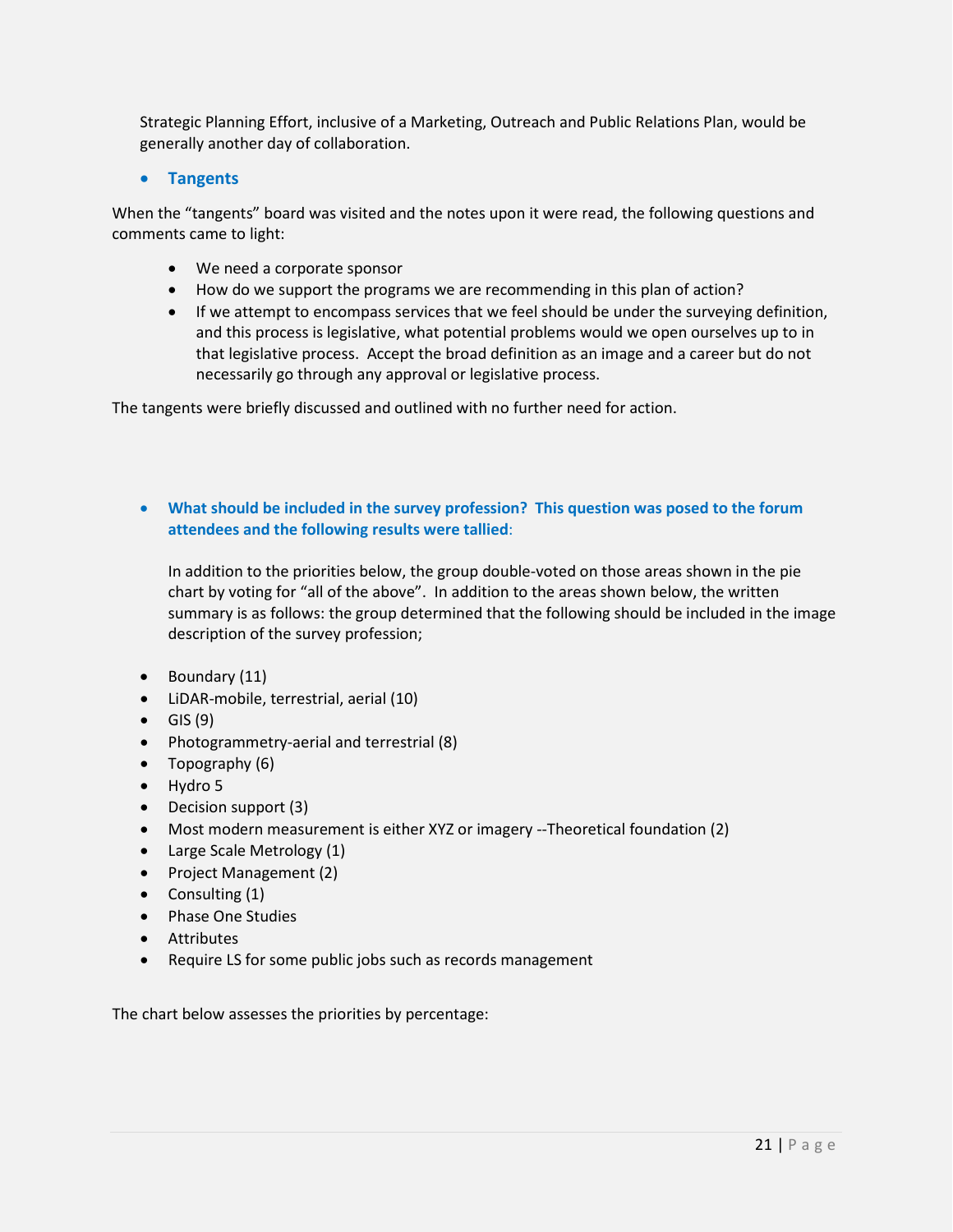

## X. NEXT STEPS

At the end of the meeting, when we talked about moving forward, the participants were very interested in moving forward and addressing the next steps as a forum. The group was thankful that NCEES had the insight to bring in a forum group and were appreciative for the opportunity to participate. The following next steps were identified:

- 1. Complete Meeting Summary Report and Draft General Plan of Action
- 2. Develop Next Forum to Continue the Conversation and Meet Again By June-Face to Face preferred, video conference possible (Unanimously voted yes)
- 3. Set up Basecamp to work as a committee and continue communication
- 4. Begin to gain publicity through publications in the forum and present in the room
- 5. Take back presentations and information to Boards and Organizations that everyone in the room represents
- 6. Develop a consistent message
- 7. Possibly create subcommittees to address implementation and for further discussion, particularly for recruiting, education and creating a national brand.
- 8. Define this meeting, write up summary of what NCEES is doing (paragraph)
- 9. Gather more data
- 10. Engage a larger discussion group at the appropriate time, with the appropriate input.

## 5. GENERAL PLAN OF ACTION

## The following Plan of Action is the result of the January 22, 2016 Survey Forum: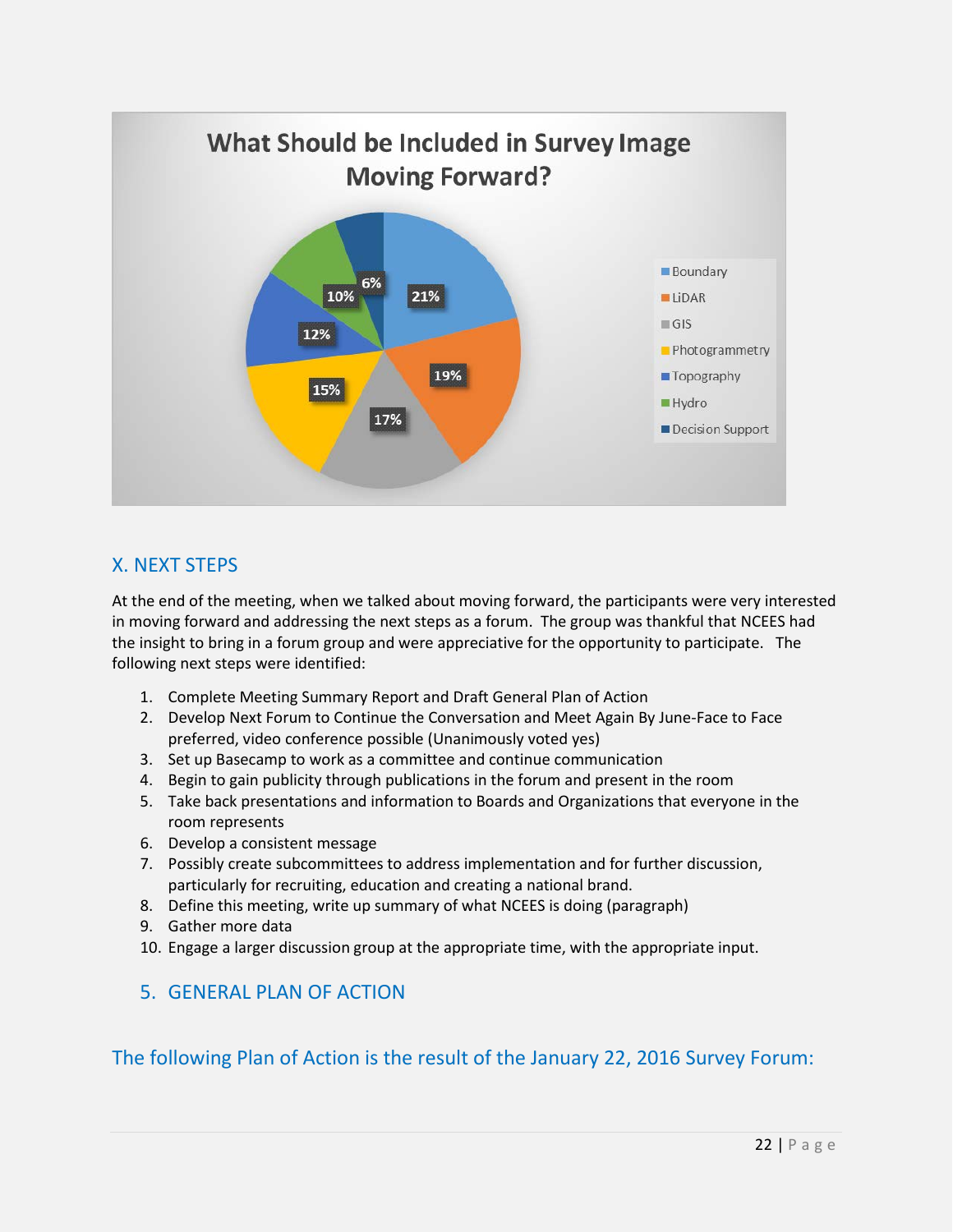The momentum gained at the January 22, 2016 survey forum was the level of momentum needed to address and successfully move forward *to develop and recommend a plan of action to reduce the diminishing number of surveyors*. The following general plan of action is recommended by the forum participants. It should be clearly noted that this is a general plan of action with no specific long and short term priorities, no responsible parties for the action and only general guidance, which was the charge of the forum. The forum would like to take this general plan of action one step further and develop an implementation plan, which would be the next step in this process. One additional meeting of the forum group in 2016 will further develop the implementation plan, assign leadership responsibility and provide the additional momentum to move the plan forward with engagement of the group. Action items are numbered in the order that they were discussed at the forum.

Opportunities from SWOT Analysis:

- 1. Seek ways to educate, recruit and emphasize the new national brand/image through the expanding market for surveying and all related services
- 2. Use the fact that we live in a geospatial world to share the surveying story
- 3. Tap into our technologically savvy youth to recruit
- 4. Teach the public and expand knowledge to bridge the gap between their general lack of understanding of legal principles related to surveying and the profession
- 5. Use facts with Increasing salaries, fast paced technology to recruit new surveyors

## **Solutions**

- 6. Extend professional reach to encompass reduced cost of technology, changing market, growing economy and more activity to create and express opportunity in the profession.
- 7. Develop more outreach, promotion and advertising about surveying in non-traditional markets.
- 8. Have a unified approach across the nation to the image/national brand of surveying
- 9. Educate and mentor as solutions to the number of surveyors entering the profession and taking the exam.
- 10. Engage surveyors in taking the lead themselves in solving the issue.
- 11. Create awareness by having publications be the champions for getting the message out.

National Brand/Image Plan of Action/Action Items:

- 12. Improve the image of the profession + the state board (perception)
- 13. In our changing society define what falls under survey. Begin with something like this from the Forum. Be more inclusive of "what is surveying" bring into profession and then they will see benefit of being licensed (sample only):

*Surveyors, best described in modern times as Geomatics Professionals, guarantee that abstract geospatial information matches the reality on the ground. By applying this guarantee to land and property rights, they underpin the foundation of all modern economies. The field of surveying/geomatics encompasses a broad spectrum of services and high-tech tools. Boundary surveying, Photogrammetry (both aerial and terrestrial) GIS, LiDAR (mobile, terrestrial and aerial), Topography, Hydrographic , decision support, large scale metrology and modern measurement or imagery all fall within the theoretical foundation of the survey profession. Although not all of these aspects of surveying require a license, the professional surveying license provides those in the field with additional opportunity, higher salaries and a level of professional stature equivalent to the professional licenses of engineers and architects. The profession opens doors to use technology unavailable in other professions. Surveyors are licensed to protect the health, safety and welfare of the public and are proud to do so.*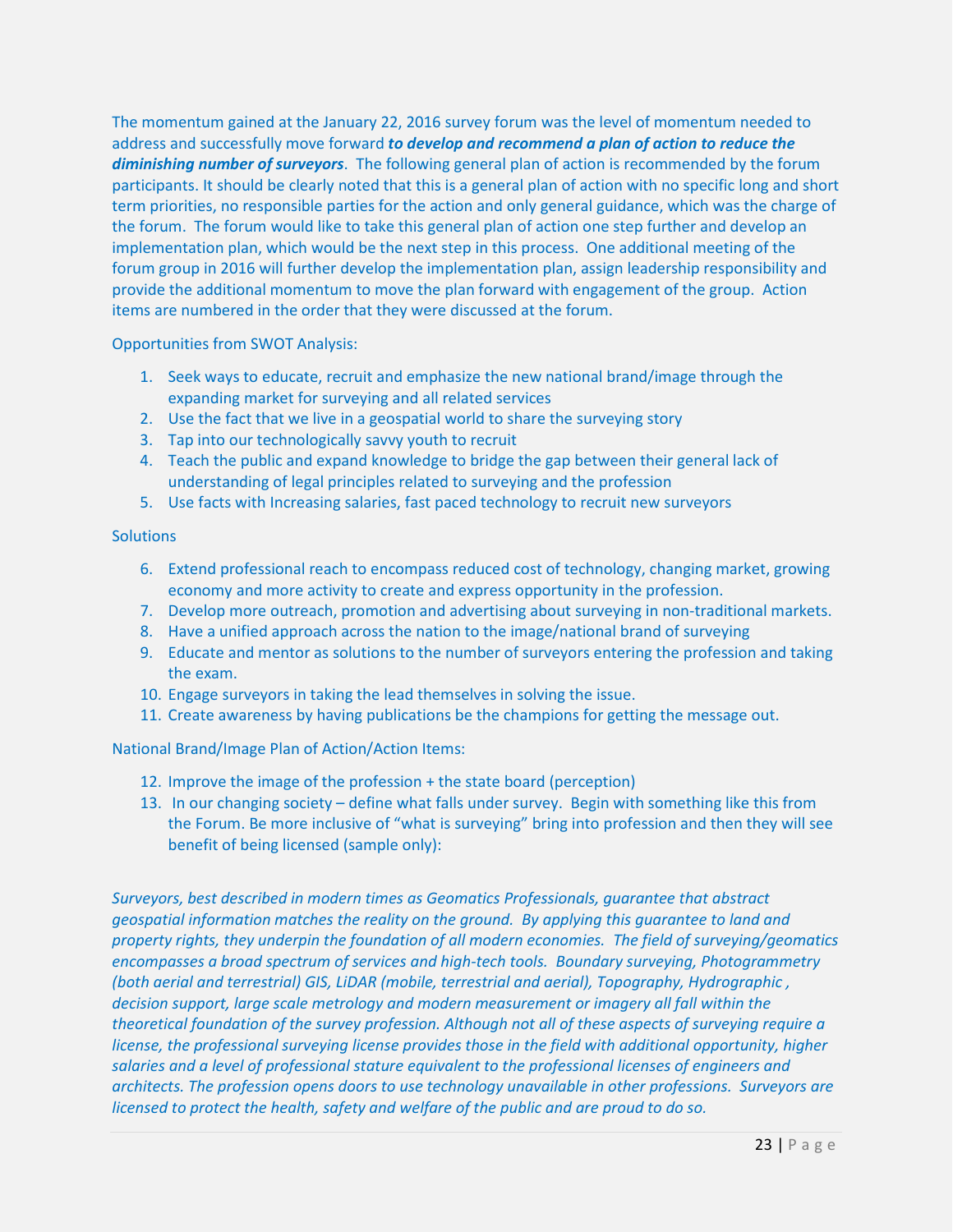- 14. Create unification of the definition of survey for Image Purposes
- 15. Encourage Surveyors not investing in profession to do so—goal-find ways to build interest
- 16. Outreach-expose people to profession
- 17. Promote Desired Image of Surveying as the following:

Expert/authority, "professional", problem solver/communicator , high tech profession/tech savvy manager of data, "not just the guy in the orange vest", a respected professional protecting the public, educated, a land title expert, intelligent, financially rewarding, historian, guarantor of spatial data matching reality. These image discussions were focused on elevating the registration/licensing within a broader group related to the profession.

18. As a part of image refinement, select several elevator speeches to use for publicity and for the profession for education, recruiting, general public and profession (samples):

A surveyor is a land title expert that uses cutting edge technology to gather data to help solve boundary issues. We also gather and analyze other geospatial data to aid in the decision of any issue that has a geographical component.

Surveyors are a group of very professional, loyal individuals that are vested in their careers. We are well paid, well-educated and tech savvy. Our profession opens doors to use technology unavailable in other professions. We are licensed to protect the health, safety and welfare of the public and we are proud to do so.

The second oldest profession: George Washington, Thomas Jefferson and Abraham Lincoln, to name a few, were surveyors.

- 19. Define and refine the desired image of surveying as a problem solver/communicator, high tech educated expert and respected professional protecting the public with the authority as an expert to manage the data and guarantee that spatial information matches reality.
- 20. Once defined, in clear simple terms, communicate the message of surveying through creation of a logo, brand and avenues of information using multiple forms of media, including Youtube and social media, sending surveyors (real life examples) into schools to speak, into boy scouts and girl scouts, expanding geocaching, building a strong web presence and encouraging surveyors to participate in other societies that relate such as real estate, BIA, ULI and others. Create ads, commercials and special interest stories and work with public officials. (Also seek awards, create press, and prepare articles for general interest publications and blogs).
- 21. Keep up with change. Redefine the image as needed, stay on the leading edge and maintain the brand by having vision for the future markets.

Recruiting Plan of Action/Action Items:

- 22. Recruit veterans, recruit in colleges where students are in related degrees, recruit in K-12 schools with students and parents educating them for the future, recruit in STEM programs, recruit retrains and post college professionals. Get teachers, counselors and professors information to share with career-bound students.
- 23. Use recruiting tools such as American Geodesist TV show, local news mediums, social media, comic/coloring books, PR firm, newsletters.
- 24. Have the story to tell "Why be a surveyor" and the message that it is a diverse work environment, requires conflict resolution (quasi-judicial role, that surveyors make the world a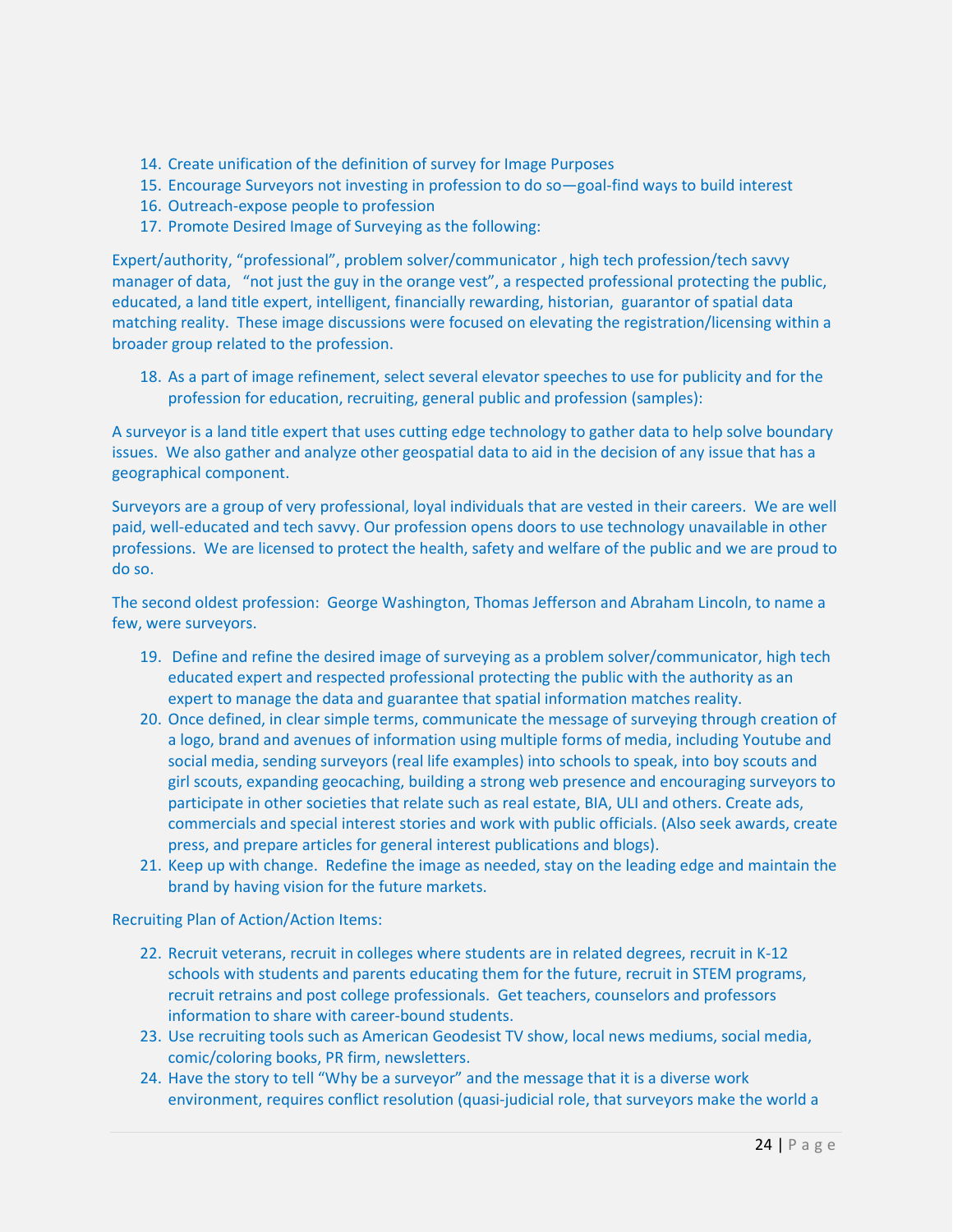better place and work in a high tech, rapidly changing profession with a deep history, that pays well.

Educating Plan of Action/Action Items:

- 25. Educate the public with good, positive human interest stories. Pitch multiple stories to the media. Connect with the public and their everyday lives. Help them understand why survey is important to them. Leverage public representatives and create a national survey day. Educate within FEMA
- 26. Educate the Educators and Students by creating a toolkit to provide teachers and counselors, host field trips, use the survey in a box model from Canada, visit STEM programs and K-12 as well as colleges in engineering and similar programs. Create distance learning program, build internship programs in partnership with colleges.
- 27. Educate the profession first by creating a new image/definition statement of surveying and sharing it/communicating with the profession. Point to the future, provide education within the field to help grow the future professionals and engage existing professionals to do so. Engage vendors, rebuild foundations and foster entrepreneurial spirit.
- 28. To help fund plan of action and action item implementation, potentially seek corporate sponsors, take information back into organizations represented at the forum to build their support and further engage forum attendees to begin implementation steps within their control.

Next Steps Plan of Action/Action Items

- 29. Complete Meeting Summary Report and Draft General Plan of Action
- 30. Develop Next Forum to Continue the Conversation and Meet Again By June-Face to Face preferred, video conference possible (Unanimously voted yes)
- 31. Set up Basecamp to work as a committee and continue communication
- 32. Begin to gain publicity through publications in the forum and present in the room
- 33. Take back presentations and information to Boards and Organizations that everyone in the room represents
- 34. Develop a consistent message
- 35. Possibly create subcommittees to address implementation and for further discussion
- 36. Define this meeting, write up summary of what NCEES is doing (paragraph)
- 37. Send out Press Release about the forum
- 38. Possibly gather more data
- 39. Possibly create a Marketing, Public Relations and Outreach Plan
- 40. Determine effectiveness of engaging a larger discussion group at some level
- 41. Develop this general plan of action into a more specific plan of action and strategic plan at the next meeting to identify short term and long term actions, assign champions for each of the actions from within the forum group, develop time frames and create an implementation plan.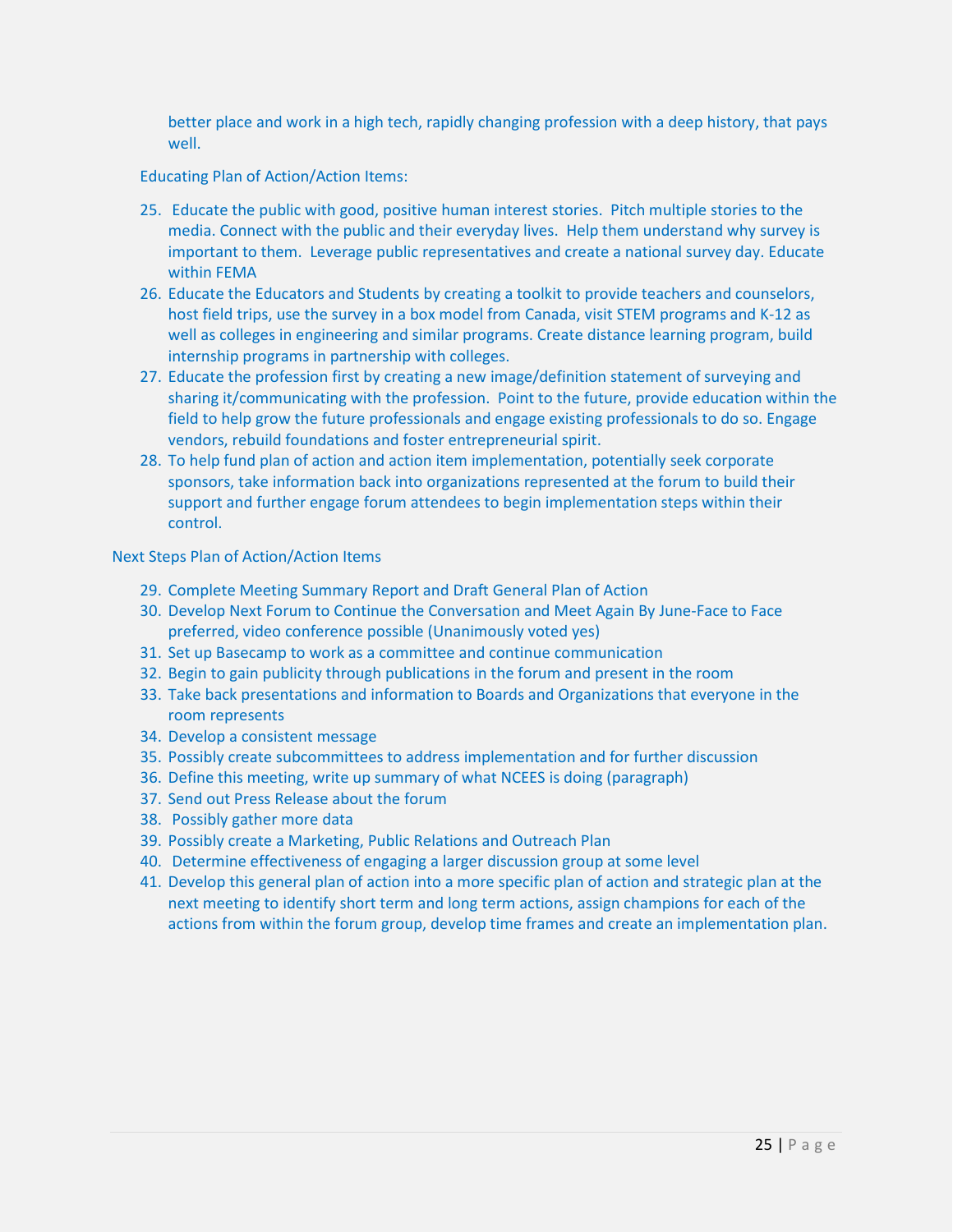## 6. BIOGRAPHIES OF ATTENDEES AND PRE-MEETING INPUT

Attendee Biographies and ideas to promote surveying as a career. Pre-meeting notes.

**Michael Anderson** was appointed Editor of *POB* Magazine an[d www.pobonline.com](http://www.pobonline.com/) in October, 2014, following 30 years in general and business-to-business media. His background includes 20 years of covering the construction and heavy machinery industries as an editor with such publications as Site Prep, Equipment World, Better Roads, Construction Equipment and Canada's Equipment Journal. A native of Ontario, Canada, Anderson has worked in the U.S. market primarily since 2006. He was based in Tuscaloosa, Alabama for a number of years, before relocating to the head office of BNP Media in Troy, Michigan, to head up editorial coverage for the *POB* family of properties, which also includes the [www.geodatapoint.com](http://www.geodatapoint.com/) website.

Since transitioning into the surveying, mapping and geospatial space, Anderson has been struck by the passion that exists throughout the sector by professionals who care deeply about their craft, their livelihood and their colleagues. He has welcomed and encouraged Professional Surveyors to "put pen to paper" and share their thoughts with *POB* readers in the form of Guest Columns, Letters to the Editor, website postings and participation in online forums.

To promote surveying as a career, he recommends a nationwide fund that will assist tech-savvy students in achieving four-year degrees on their path to licensure. Depending on a student's need, funds will be distributed via grant or no-interest loan — the latter to be paid back over a 25-year commitment to the surveying, engineering and related professions. The fund will be sourced from all state associations.

#### `\*`\*`\*`\*`\*`\*`\*`\*`\*`\*`\*`\*`\*`\*`\*`\*`\*`\*`\*`\*`\*`\*`\*`\*`\*`\*`\*`\*`\*`\*`\*`\*`\*`\*`\*`\*`\*`\*`\*`\*`\*`\*`\*`\*`

#### **Earl F. Burkholder, PS, PE, F.ASCE**

| Current job titles:  |  | Emeritus Faculty, New Mexico State University<br>President - Global COGO, Inc.                                                               |  |  |
|----------------------|--|----------------------------------------------------------------------------------------------------------------------------------------------|--|--|
| Field Work:          |  | As a retiree, I do no field work. However, I have supervised crews and taught students<br>(labs etc.) throughout my career of 40 plus years. |  |  |
| State of first RLS:  |  | Michigan 1973,                                                                                                                               |  |  |
| Subsequent licenses: |  | New York 1975, Minnesota 1975, North Dakota 1975, Nebraska 1976, Oregon<br>1981, Ohio 1996, New Mexico 1999                                  |  |  |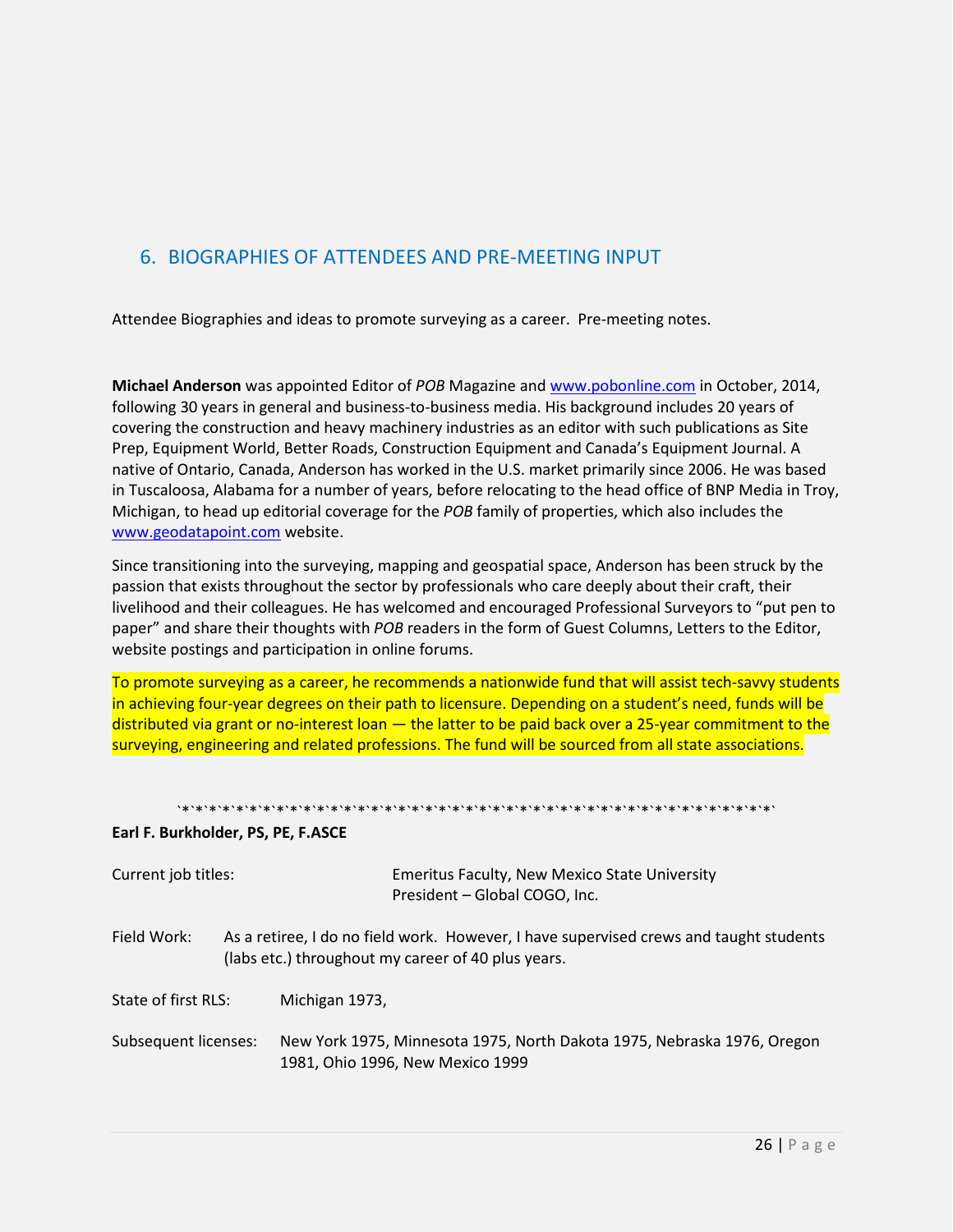Earl F. Burkholder retired from teaching in the Surveying Engineering Program at New Mexico State University (NMSU) in July 2010. His education includes a BSCE from the University of Michigan, a MSCE from Purdue University, and sabbatical study at the University of Maine. His career includes 5 years working for a large international engineering company, teaching at the Oregon Institute of Technology for 13 years, being self-employed for 5 years, and teaching at NMSU for 12 years.

While self-employed he incorporated a business, Global COGO, Inc. and obtained a trademark on the word, BURKORD<sup>TM</sup> which covers 3-D coordinate geometry and error propagation software and the design of a 3-D data base. Professional activities include serving two non-consecutive 4-year terms as Editor of the ASCE Journal of Surveying Engineering, serving on the ABET Applied Science Accreditation Commission (Chair 2000-2001), and President of the New Mexico Professional Surveyors during 2009. He is currently Past Chair of the ASCE Geomatics Division Executive Committee and is a member of NMPS, ASCE, ASPRS, AGU, and AAGS. He was presented the ASCE Surveying & Mapping Award in 2010 and the New Mexico Professional Surveyors bestowed a Life Achievement Award in 2013.

He wrote a book, "The 3-D Global Spatial Data Model: Foundation of the Spatial Data Infrastructure" which was published by CRC Press (Francis & Taylor) in April 2008. He is currently preparing a  $2^{nd}$  edition of the book for CRC Press[. www.globalcogo.com/SecEd.html](http://www.globalcogo.com/SecEd.html)

He has also written numerous articles on surveying [\(www.globalcogo.com/refbyefb.html\)](http://www.globalcogo.com/refbyefb.html) and has written about the Future of Surveying over the years [\( www.globalcogo.com/future.html\)](http://www.globalcogo.com/future.html).

Finally, he wrote an item for ASCE and the NCEES Surveying Summit and recently posted same on the Global COGO web site. [www.globalcogo.com/DisruptiveInnovation.pdf.](http://www.globalcogo.com/DisruptiveInnovation.pdf)

ONE IDEA – We, surveying profession, should establish ourselves as the leaders in competent use of 3-D digital spatial data. The "heavy lifting" is already done. Leadership can make it happen. Education at all levels is essential!

`\*`\*`\*`\*`\*`\*`\*`\*`\*`\*`\*`\*`\*`\*`\*`\*`\*`\*`\*`\*`\*`\*`\*`\*`\*`\*`\*`\*`\*`\*`\*`\*`\*`\*`\*`\*`\*`\*`\*`\*`\*`\*`\*`\*`

**Ralph Guida** - As President of Survey Operations, Mr. Guida leads a staff of roughly 60 Professionals, Technicians, Field Crews, and support staff throughout California. With offices in Pleasanton, Fresno, Los Angeles, Irvine, and San Diego, staff supports the Pipeline, Transportation, Land Development, Water & Waste Water, Site Development, and Construction Industries.

Mr. Guida's survey career began in High School, where he worked for his father's Land Surveying company (Ralph Guida Surveying). Starting in the field and working through Union Apprentice Programs he found his bailiwick. In July of 1995, Mr. Guida founded Guida Surveying Inc., continuing the legacy of his father's vision, and starting the 2<sup>nd</sup> generation of Guida family Surveyors. His son, Ralph Guida V, will be the  $3^{rd}$  generation in this lineage.

Guida Surveying Inc.'s projects span the professions licensure, providing Boundary & ALTA Surveys, Basemap Development, Right-of-Way Engineering, Topographic Mapping, Legal Descriptions and Plats, Laser Scanning, Aerial Photogrammetry, Construction Staking, and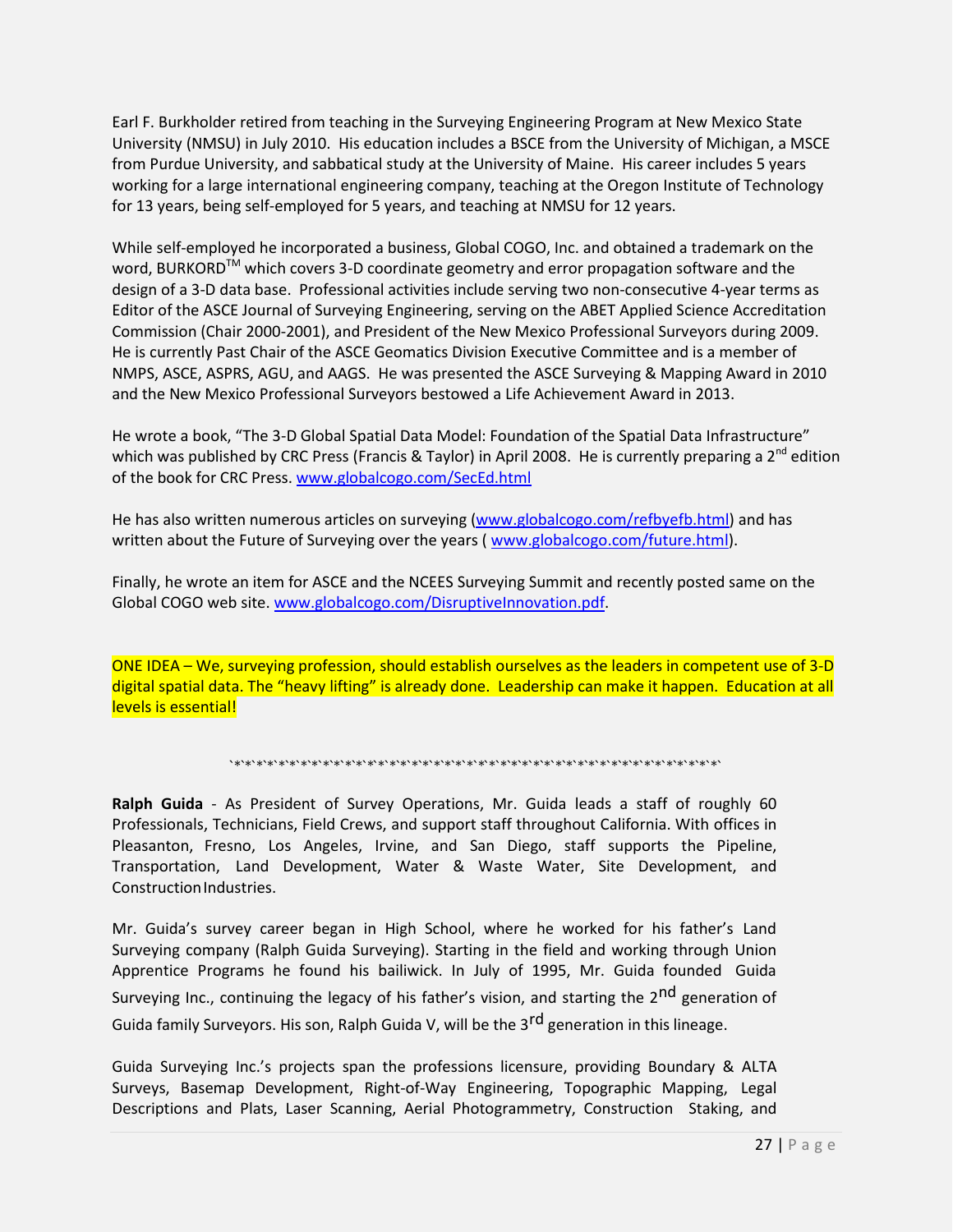other services. Field & Office work is roughly 50/50. Mr. Guida received his Professional Land Surveyors license in July of 1994, for the State of California.

#### **Idea to promote Surveying as a career:**

The next generation of Land Surveyors will be stimulated by the technical advances in our industry. This "Tech Savvy" generation thrives in industries where technology continues to expand. Promotion of GIS, GPS, Laser Scanning, UAV's, Digital Orthographic Photography, and other advancements will entice the handheld millennial generation, satisfying their continuing desire for technical advancement.

`\*`\*`\*`\*`\*`\*`\*`\*`\*`\*`\*`\*`\*`\*`\*`\*`\*`\*`\*`\*`\*`\*`\*`\*`\*`\*`\*`\*`\*`\*`\*`\*`\*`\*`\*`\*`\*`\*`\*`\*`\*`\*`\*`\*`

## **Dr. Bill Hazelton** Owner, Coolgardie Consulting and Wollindina Media

• Electronic textbook publishing, consulting to a range of operations on geospatial matters, including education programs. Development of promotional campaigns for surveying/geomatics programs. No significant field work.

## **Professional Positions**

- President, Surveying and Geomatics Educators Society.
- Director and Executive Committee Member, American Society for Photogrammetry and Remote Sensing.

#### **Previous Positions**

- Professor of Surveying/Geomatics/Geodetic Science/GIS and related activities at several universities colleges in Australia and the US, 1993–2014. At several of these positions, I was able to help double the number of students in the program in a relatively short period of time.
- Consulting surveyor, Australia and US, with an emphasis on deformation and forensic surveys.
- Licensed cadastral surveyor, Victoria (1985 to present) and Northern Territory (1994–2002), Australia.
- Research Scientist, Glaciology, Australian Antarctic Program and ANARE, 1985–1987.
- Field surveyor with SR&WSC (later RWC), Victoria, Australia, 1976 to 1992.

#### **Qualifications**

B.Surv., Ph.D. (Melb.), L.S. (ret., Vic)

#### **Publications**

2 textbooks, 3 book chapters, 18 refereed journal articles, 23 technical articles and notes, 64 conference papers and presentations.

#### **Teaching**

Since 1993, I have taught 76 different formal courses at 7 different institutions: of which 60 were new courses I created, and 10 were graduate-level courses. This does not include graduate supervision courses and seminars. Average teaching load while teaching was 11.6 course sections per year. I have taught across almost the entire surveying/geomatics curriculum.

**Grants**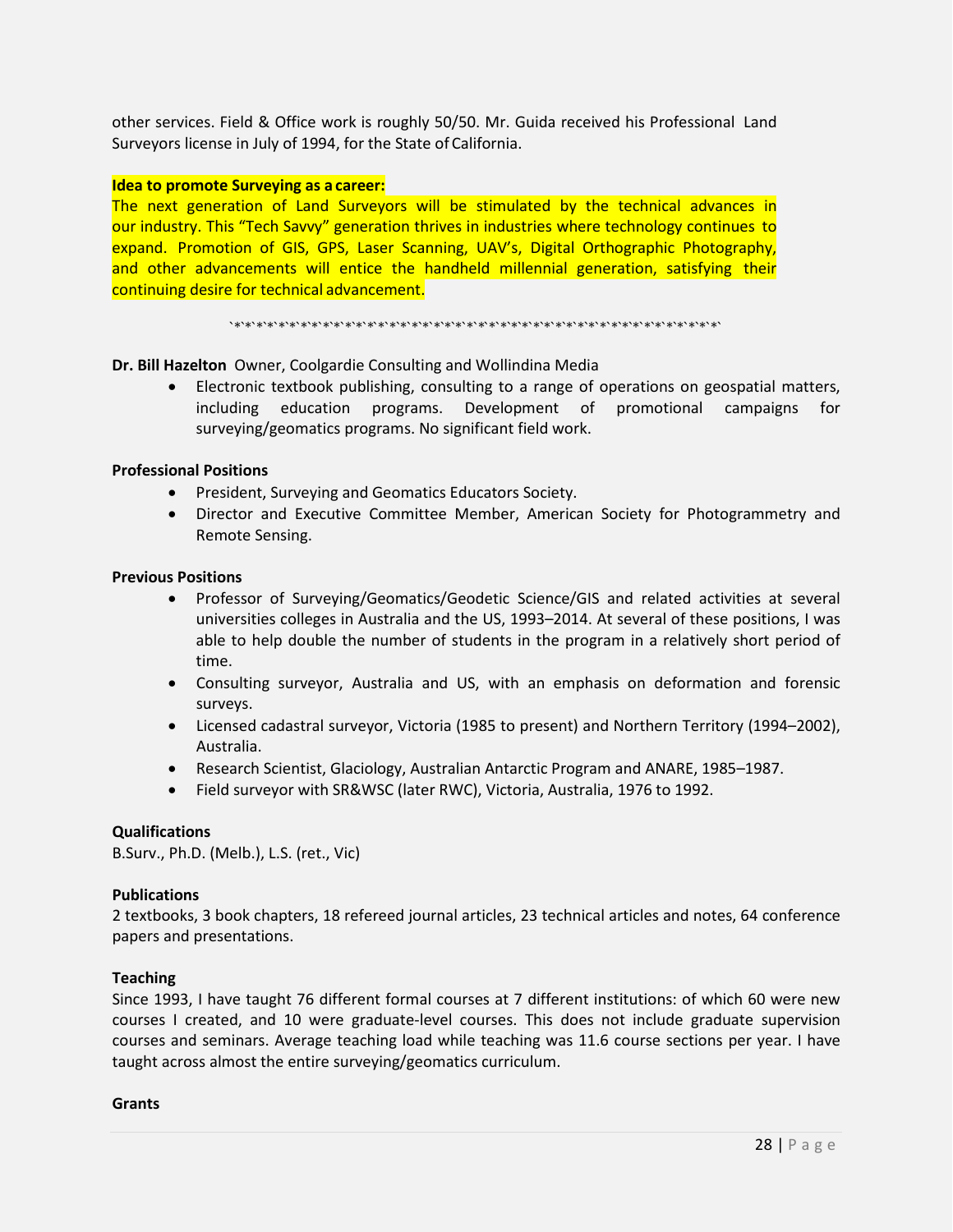Approximately \$3.3 million in grants and awards.

## **Promotion of Surveying as a Career**

- 1. Recognize that direct measurement is no longer a critical skill in geospatial work.
- 2. Recognize that the degree of complexity in spatial data collection and processing is expanding faster than current education programs can handle it, so on-the-job training is far too slow and process for a comprehensive understanding of the discipline.
- 3. Most potential recruits to the profession are seeking something very different to traditional surveying, and unless this can be offered, they will not be attracted.
- 4. Surveying/geomatics is far broader a career than most people inside it recognize, so promotional efforts need to go beyond our traditional views of possible geospatial careers.

`\*`\*`\*`\*`\*`\*`\*`\*`\*`\*`\*`\*`\*`\*`\*`\*`\*`\*`\*`\*`\*`\*`\*`\*`\*`\*`\*`\*`\*`\*`\*`\*`\*`\*`\*`\*`\*`\*`\*`\*`\*`\*`\*`\*`

## **Richard C. Heieren, PLS**

**Position:** Owner *Northland Surveying and Consulting LLC /* Professional Surveyor

**Registration:** Alaska #4473S, 1978 Idaho #13492

 Montana #19740 Washington#46885

US Mineral Surveyor, 1980

**Certifications:** Alaska Certified Erosion & Sediment Control Lead Wetlands Identification and Delineation

**Experience:** Mr. Heieren grew up in a land surveying family and has been employed in land surveying since 1970.

- He has owned and operated his own business since the spring of 1983 employing 12 people.
- He has served as president of the Fairbanks Chapter of the Alaska Society of Professional Land Surveyors and as past chair of the Western Federation of Professional Land Surveyors. He served on the State of Alaska Board of Registration for Architects, Engineers and Land Surveyors from 2005 to 2013 (serving two years as Chair) and is presently an Emeritus member.

| <b>Volunteer Organizations:</b>    |                                                                           | City of Fairbanks Landscape Review Board<br>Member State of Alaska Board of Registration<br>for Architects, Engineers and Land Surveyors<br>Salvation Army Fairbanks Advisory Board    |
|------------------------------------|---------------------------------------------------------------------------|----------------------------------------------------------------------------------------------------------------------------------------------------------------------------------------|
| <b>Professional Organizations:</b> |                                                                           | Alaska Society of Professional Land Surveyors<br>National Society of Professional Surveyors<br>Western Federation of Professional Land Surveyors                                       |
| <b>Committees:</b>                 | <b>FNSB Landscape Review Board</b><br><b>FNSB Title 17 Road Standards</b> | City of Fairbanks- Landscape Review Board<br>National Council for Examiners for Engineers and<br>Surveyors various Committees and past Assistant<br>Vice President of the Western Zone |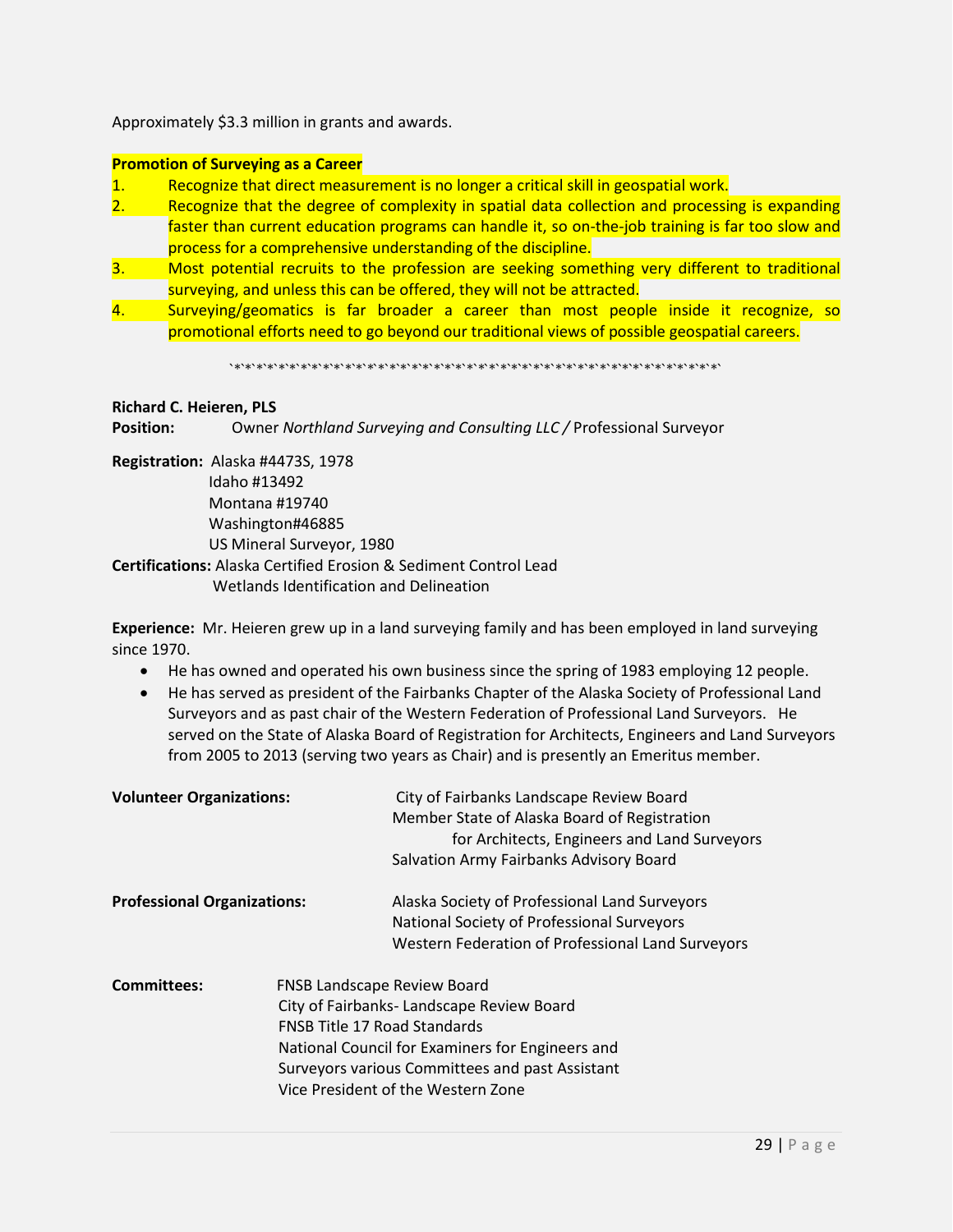**Interests:** Mr. Heieren is a licensed private pilot, successful bow hunter and avid fisherman.

**Promote Surveying as a Profession:** Driving a \$135k 911 Porsche Turbo (making young people aware of one thing that draws them into the surveying profession- money)

`\*`\*`\*`\*`\*`\*`\*`\*`\*`\*`\*`\*`\*`\*`\*`\*`\*`\*`\*`\*`\*`\*`\*`\*`\*`\*`\*`\*`\*`\*`\*`\*`\*`\*`\*`\*`\*`\*`\*`\*`\*`\*`\*`\*`

#### **JOHN D HOHOL**

• National Society of Professional Surveyors (NSPS) Head of Delegation to FIG (International Federation of Surveyors

• President, FIG Foundation

I am basically retired and do volunteer work with NSPS, FIG and the FIG Foundation. I act as the head of the NSPS delegation to FIG representing NSPS and AAGS at FIG meetings and conferences and in all FIG activities.

I also serve as president of the FIG Foundation, an independent body within FIG (www.fig.net/figfoundation). Its aim to help build a sustainable future with the following missions:

- To give grants and scholarships to projects, for instance to develop curricula for surveying education, training and capacity building, especially in developing countries;
- To encourage research into all disciplines of surveying and to disseminate the results of that research;
- To promote high standards of education and training for surveyors and to facilitate continuing professional development;
- To educate people in the disciplines of surveying, particularly in developing countries and countries in transition;
- To promote the use of distance learning, networking, eLearning and knowledge management if surveying education and continuing professional development; To promote the exchange of surveying personnel for greater understanding of all facets of the profession of surveying;
- To support by seed funding conferences, meetings of young surveyors and similar events in co-operation with international agencies such as the United Nations.

The key to attracting young people into a career in surveying is to connect with students BEFORE they reach high school. A great way to introduce them to surveying is geocaching. You can then expand and introduce them to all the latest gee-whiz technology used by surveyors- laser scanning, drones, GIS, GPS, etc.

#### `\*`\*`\*`\*`\*`\*`\*`\*`\*`\*`\*`\*`\*`\*`\*`\*`\*`\*`\*`\*`\*`\*`\*`\*`\*`\*`\*`\*`\*`\*`\*`\*`\*`\*`\*`\*`\*`\*`\*`\*`\*`\*`\*`\*`

#### **Willace Johnson**

My name is Willace Johnson, Registered Professional Land Surveyor No. 6118 in the State of Texas. Currently, I am a professor in the Surveying and Mapping Department at Tyler Junior College in Tyler, Texas. We are part of a partnership degree program with the University of Texas at Tyler. I primarily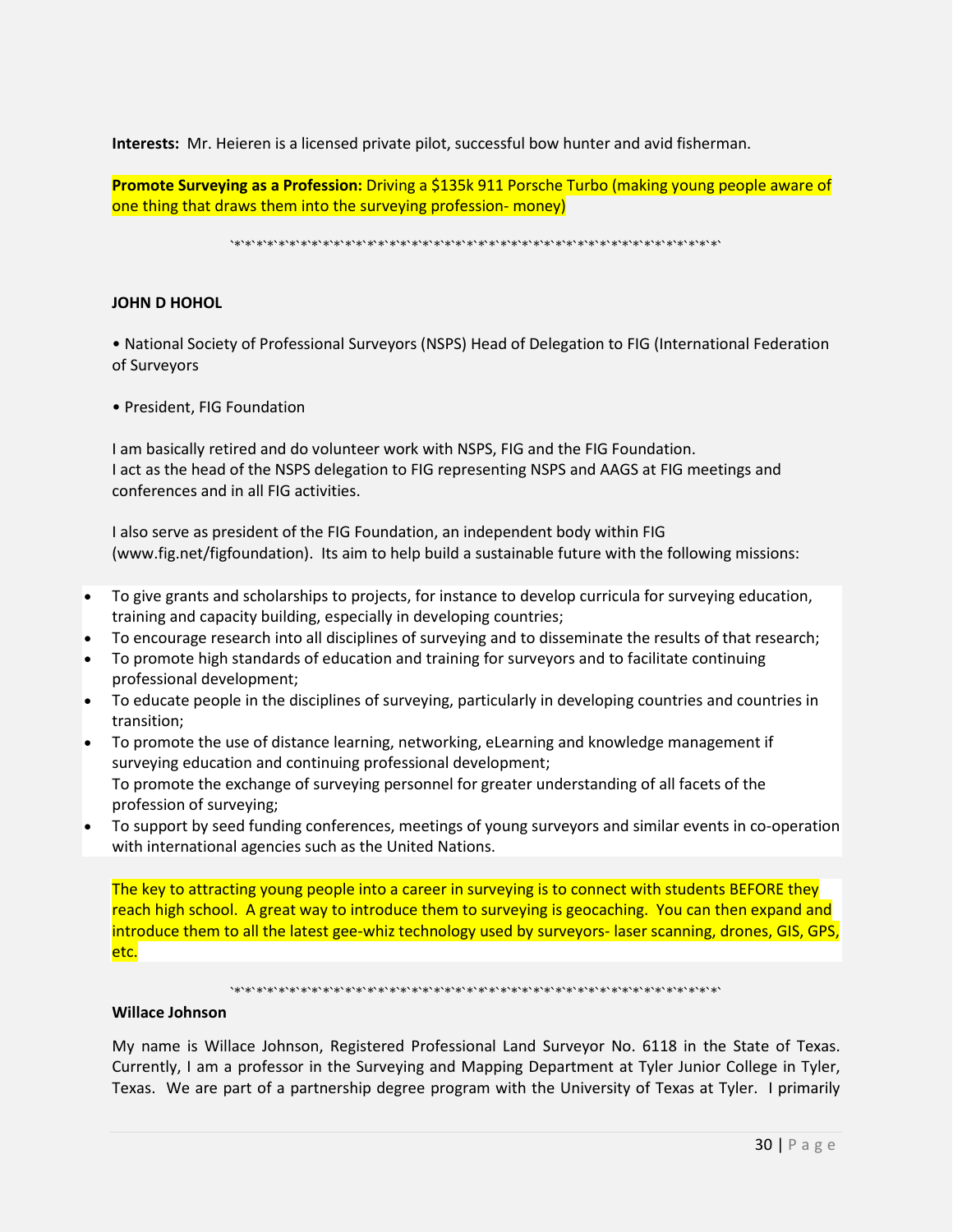teach the lab application courses of the surveying program and obtained my professional registration from the Texas Board of Professional Land Surveying in June, 2009.

In addition to my teaching responsibilities, I am the owner/operator of Willace Johnson Surveying and Mapping, LLC (TBPLS Firm No. 10167000) located in Tyler, Texas. I personally complete every project, start to finish, including; research, record sketches, field work, drafting, client communication and boundary determination. The focus of this company is boundary surveying and I do not hold licenses in any other jurisdictions.

I hold active memberships in numerous professional organizations currently holding a Director position with Chapter 4 of the Texas Society of Professional Surveyors (TSPS) and Board Member of the Surveying and Geomatics Educator's Society (SaGES).

To promote surveying as a career it is important to have collaboration and investment from all of the shareholders; Professionals, educators (secondary & higher education), licensing boards and future professionals. Through this collaboration we should first define 'surveying career' and the identifiers that recognize someone as having this career. Then, identify the target audience to aggressively recruit and develop strategies and resources to engage this audience. Finally, document and assess. In my opinion, advances in technology have very quickly created career opportunities for many people outside of the scope of a surveying licensing board. In the State of Texas the scope of a work being regulated by the licensing board is limited to boundary surveying only. The realities are that boundary surveying makes up only a small percentage of work within the geospatial sciences. I believe we must focus on options to expand the scope of licensing boards or encourage more geospatial professionals to pursue and obtain professional surveying licensing.

`\*`\*`\*`\*`\*`\*`\*`\*`\*`\*`\*`\*`\*`\*`\*`\*`\*`\*`\*`\*`\*`\*`\*`\*`\*`\*`\*`\*`\*`\*`\*`\*`\*`\*`\*`\*`\*`\*`\*`\*`\*`\*`\*`\*`

#### **Pam Nobles, PSM, PLS, SP**

President, Owner Diversified Design & Drafting Services, Inc. (3DS)

I perform no field work.

First licensed as a Professional Surveyor and Mapper in Florida in 1996

Other Jurisdictions:

Alabama – Professional Land Surveyor 2006 Virginia – Surveyor Photogrammetrist 2010

I graduated from the University of Florida with a BS in Surveying and Mapping. I purchased my current company in 1998. 3DS thrives by producing three dimensional surveys for engineering design. We utilize traditional survey methods, terrestrial LiDAR, mobile LiDAR, aerial LiDAR, photogrammetry and UAV mapping. We do very little boundary surveying.

I was appointed to the Florida Board of Professional Surveyors and Mappers in October 1999 and served for over 11 years. During that time I was Board Chair for three years. I also began to participate in NCEES and have worked as a subject matter expert on the survey exam for over 12 years. I have also served on numerous committees. I am currently serving on the Exam Audit Committee.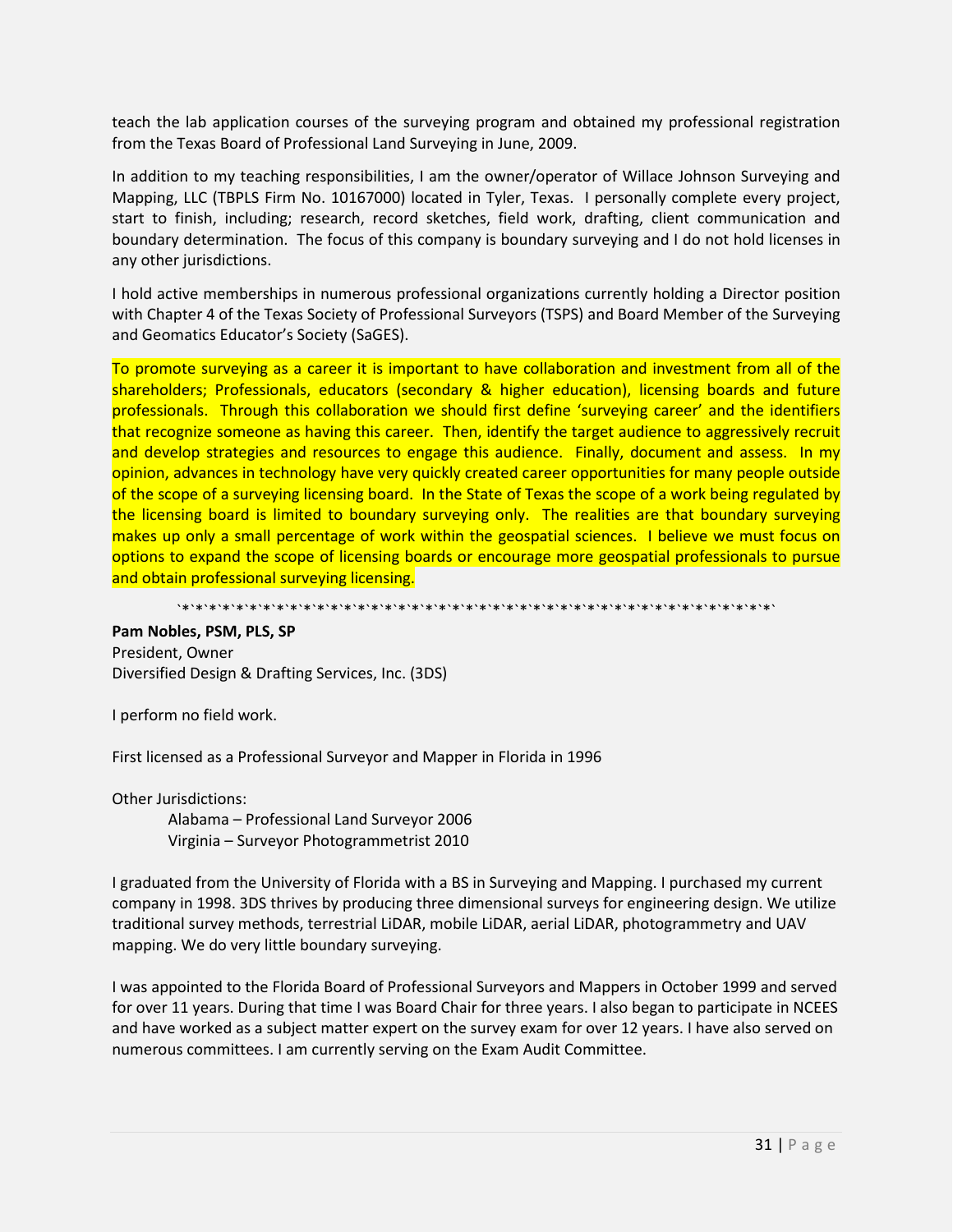I believe that to promote surveying as a career we are going to have to cast a wider net. We have raised a very tech savvy, entrepreneurial generation. I feel that we should start looking in entrepreneurial incubators, computer coding fields and the gaming industry to name a few.

#### `\*`\*`\*`\*`\*`\*`\*`\*`\*`\*`\*`\*`\*`\*`\*`\*`\*`\*`\*`\*`\*`\*`\*`\*`\*`\*`\*`\*`\*`\*`\*`\*`\*`\*`\*`\*`\*`\*`\*`\*`\*`\*`\*`\*`

#### **BJ Roberts**

| INSTITUTION AND LOCATION             | <b>DEGREE</b><br>(if applicable) | YEAR(s)   | FIELD OF STUDY                    |
|--------------------------------------|----------------------------------|-----------|-----------------------------------|
| <b>Nicholls State University</b>     | Yes                              | 2010-2011 | <b>Interdisciplinary Studies</b>  |
| University of Wyoming<br>2.          |                                  | 2011      | <b>Relevant Surveying Courses</b> |
| 3. Louisiana State University        |                                  | 2007-2012 | <b>Relevant Surveying Courses</b> |
| 4. Southeastern Louisiana University |                                  | 2005-2007 | <b>Undeclared Major</b>           |
|                                      |                                  |           |                                   |

#### **Personal Bullets**

- Born May 31<sup>st</sup>, 1987 in small town (Franklinton, LA)
- Graduated from Franklinton High School 2005
- Mother worked for Louisiana State Police
- Father worked as a field technician for Louisiana State Land Office (unlicensed)
- Introduced to surveying by father during high school
- Spent summers working on private surveys with father
- Met future wife at Southeastern Louisiana University in 2006
- Married to wonderful wife (Julie) in 2009 (No children yet)

#### **Positions**

5/2008 - Present – Sigma Consulting Group

2013 – Present "Survey Coordinator" 60% Field - 40%Office

#### **Honors**

- 6/2013 Licensed as a Professional Land Surveyor in Louisiana 5/2014 – Licensed as a Professional Surveyor inMississippi
- 12/2014 Licensed as a Registered Professional Land Surveyor inTexas
- 2014/2015 Named Louisiana Society of Professional Surveyors District 6's Secretary Treasurer 2015 – Named Louisiana representative for NSPS "Young SurveyorsGroup"
- 2015 Selected to be part of the NCEES Emerging Engineers and Surveyors Group 2015 - Licensed as a Professional Land Surveyor and Mapper in Florida

## **Surveying Career Promotion:**

Re-brand the public's perception of who a surveyor is and what it is he/she does.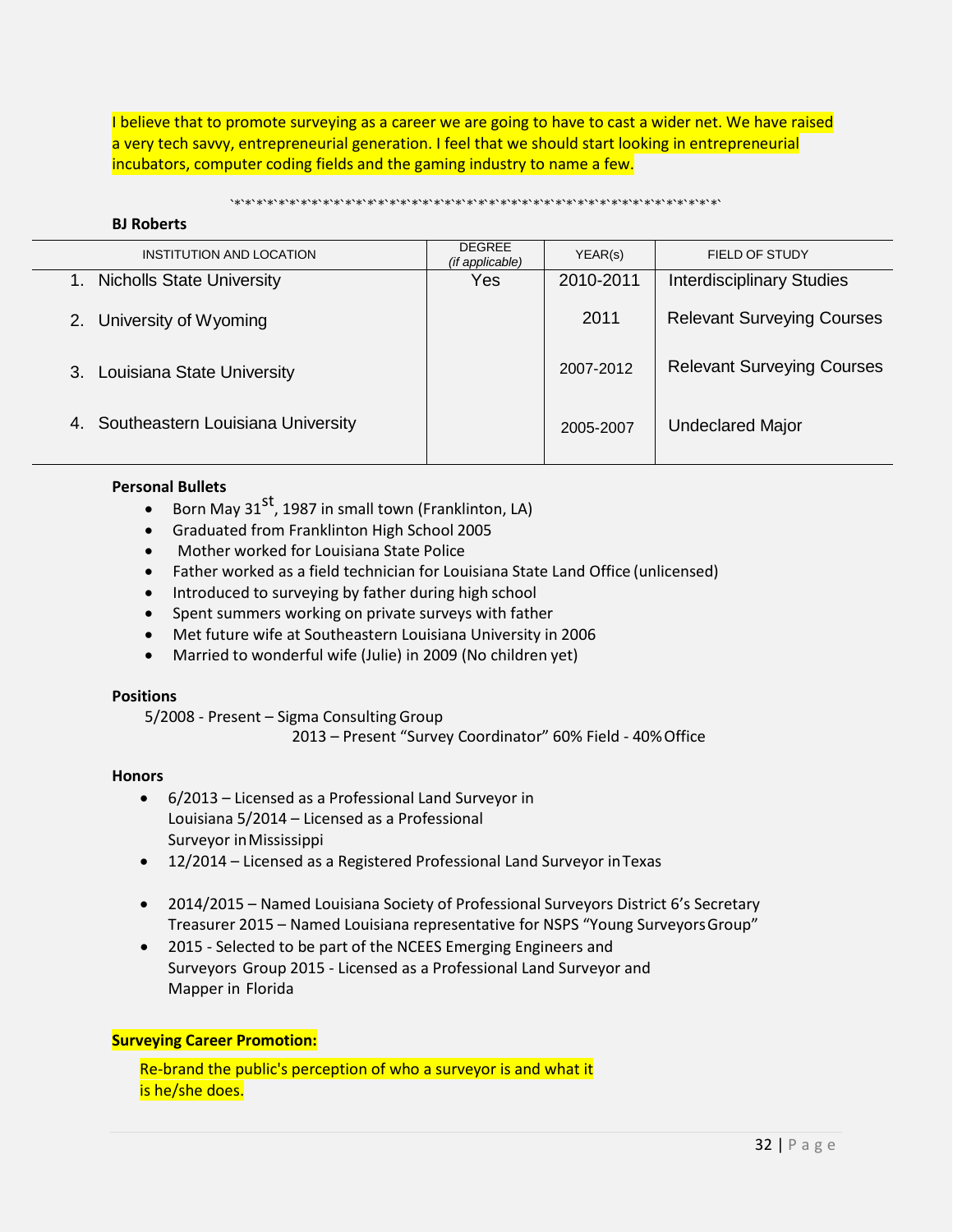`\*`\*`\*`\*`\*`\*`\*`\*`\*`\*`\*`\*`\*`\*`\*`\*`\*`\*`\*`\*`\*`\*`\*`\*`\*`\*`\*`\*`\*`\*`\*`\*`\*`\*`\*`\*`\*`\*`\*`\*`\*`\*`\*`\*`

**Gavin Schrock,** PLS is a surveyor and technology writer based in Washington State. Surveying since the late 70's in the fields of boundary, geodesy, mapping, assets, energy, defense, geo-sciences, and utilities, he has been licensed in Washington State since 1999. Gavin is the administrator of the Washington State Reference Network, a regional public-private cooperative GNSS network serving the surveying, construction, agriculture, science, resources and asset communities since 2002; he also performs and consults on sundry surveying projects to include deformation monitoring. large scale metrology, and remote sensing. Gavin is also the editor of xyHt magazine, a print and online publication serving positioning location, and measurement disciplines. He is published in these fields and has taught these subjects locally, nationally, and internationally.

How to promote the profession? There was a time when a great many professional activities were readily recognized as falling under the purveyance of surveyors. And a while some of the more purelymeasurement aspects have been streamlined or otherwise simplified to require less hands to perform, surveyors may be somewhat culpable in losing their authoritative role - the trend from within the profession to view boundary alone as "real surveying" will set a hard limit on the size of the profession. We have to stop this shunning of non-boundary surveyors (or those who do a mix). Reaching out and including hydro & marine surveyors, engineering surveyors, asset and mapping surveyors, geodetic, utility, energy... then the numbers and public profile of the profession may return - not to mention capturing the imagination of the youth needed to carry the profession forward.

## `\*`\*`\*`\*`\*`\*`\*`\*`\*`\*`\*`\*`\*`\*`\*`\*`\*`\*`\*`\*`\*`\*`\*`\*`\*`\*`\*`\*`\*`\*`\*`\*`\*`\*`\*`\*`\*`\*`\*`\*`\*`\*`\*`\*` *Invited but unable to attend due to travel/weather:*

**Curtis W. (Curt) Sumner** has served as the Executive Director of the National Society of Professional Surveyors (NSPS) since September 1998, working to support its mission of serving the interests of professional surveyors nationwide, and in their relationships internationally.

He was first licensed as a Land Surveyor (LS) in Virginia in 1980, then as a Property Line Surveyor in Maryland in 1990. His opportunities for conducting field work are limited as a result of his responsibilities/obligations to NSPS. Still, he performs surveys on a limited basis. Prior to his current role with NSPS, he was the owner of a surveying consulting firm.

In his current role, he is a primary point of contact and liaison for the surveying profession to numerous national and state organizations in the geospatial community, among federal agencies, and with the U. S. Congress, often providing testimony before Congressional hearings on topics about which the surveying profession has an interest. He is a member of the NSPS Delegation to the International Federation of Surveyors (FIG), and serves on the Surveying Curriculum Advisory Committee at Troy University in Alabama.

Mr. Sumner currently serves as the NSPS Delegate to the Coalition of Geospatial Organizations (COGO) whose purpose is to increase dialog among a variety of interest groups, diminish discord among them on issues affecting them respectively, and speak with one voice on issues when consensus can be achieved. He served as COGO Chair in 2010.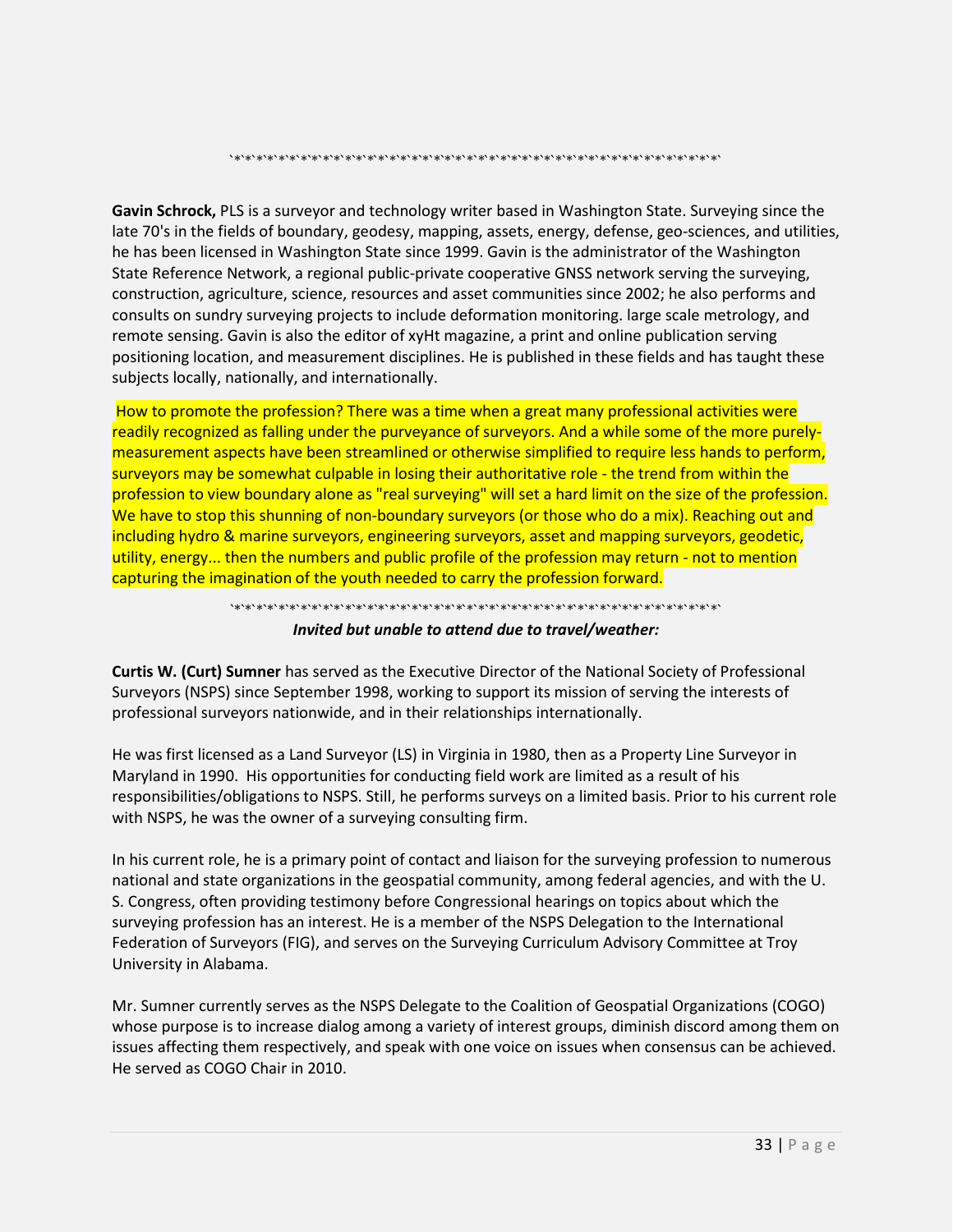As a long-time member representing NSPS on the ALTA/ACSM Land Title Survey Requirements Committee, he has joined his fellow committee members in the development of upgrades made to these standards, including the recently adopted 2016 version. He also assists in responding to questions/concerns expressed about the standards, and conducts workshops about the them.

Prior to his appointment as NSPS (and then, ACSM) Executive Director in 1998, Sumner was the NSPS Governor representing the Virginia Association of Surveyors for the years 1987-1994, serving as Chair of the Board of Governors in 1992 and 1993. He served in the officer Chairs of NSPS, and was its President during the 1997-1998 term.

Mr. Sumner is an invited presenter and keynote speaker throughout the U. S., and his articles routinely appear in many national and state publications.

Since January 2011, he has hosted the *NSPS Radio Hour*, a weekly, hour-long web radio show broadcasted a[t www.americaswebradio.com](http://www.americaswebradio.com/) at 11 AM Eastern on Mondays.

In 2006, he was named by *Professional Surveyor Magazine* to be among the Top 25 Most Influential individuals in the surveying profession during the first 25 years of that magazine's existence.

*My one idea for promoting surveying as a career is to create an environment in which professional surveyors have the tools, and the desire, to interact with their communities (service organizations, city/county councils, schools, educational organizations, etc.) to demonstrate that surveyors are professionals and to explain how/why they and their profession are critical to every aspect of life, and worthy of respect in both the eyes of the pubic and in compensation.*

`\*`\*`\*`\*`\*`\*`\*`\*`\*`\*`\*`\*`\*`\*`\*`\*`\*`\*`\*`\*`\*`\*`\*`\*`\*`\*`\*`\*`\*`\*`\*`\*`\*`\*`\*`\*`\*`\*`\*`\*`\*`\*`\*`\*`

## **Frank Taylor, CP, RPS - American Society of Photogrammetry & Remote Sensing Representative G-Squared, LLC**

20 Ardmore Highway Fayetteville, TN 37334 931-438-1414

Current Job Title: Production Manager Field Work: less than 2% Original Jurisdiction: Certified Photogrammetrist #R1208 (ASPRS), since 2002 Licenses: Registered Photogrammetric Surveyor (South Carolina, Virginia)

Frank Taylor is a licensed Professional Photogrammetric Surveyor (South Carolina and Virginia) and an ASPRS Certified Photogrammetrist. He began his career as a Cartographer with the Defense Mapping Agency (NGA). He has worked in various capacities in the Geospatial industry including project and program management, operations management, business development, AT specialist, and other technical aspects of photogrammetry. Frank has managed numerous project types ranging from the standard photogrammetry based topographic mapping (Plan, DTM) project to GIS and aerial triangulation as well as both Airborne and Mobile LiDAR projects serving the transportation, mining, land development and energy industries. He has been responsible for administering contracts for several federal agencies including the US Army Corps of Engineers, the National Park Service and the US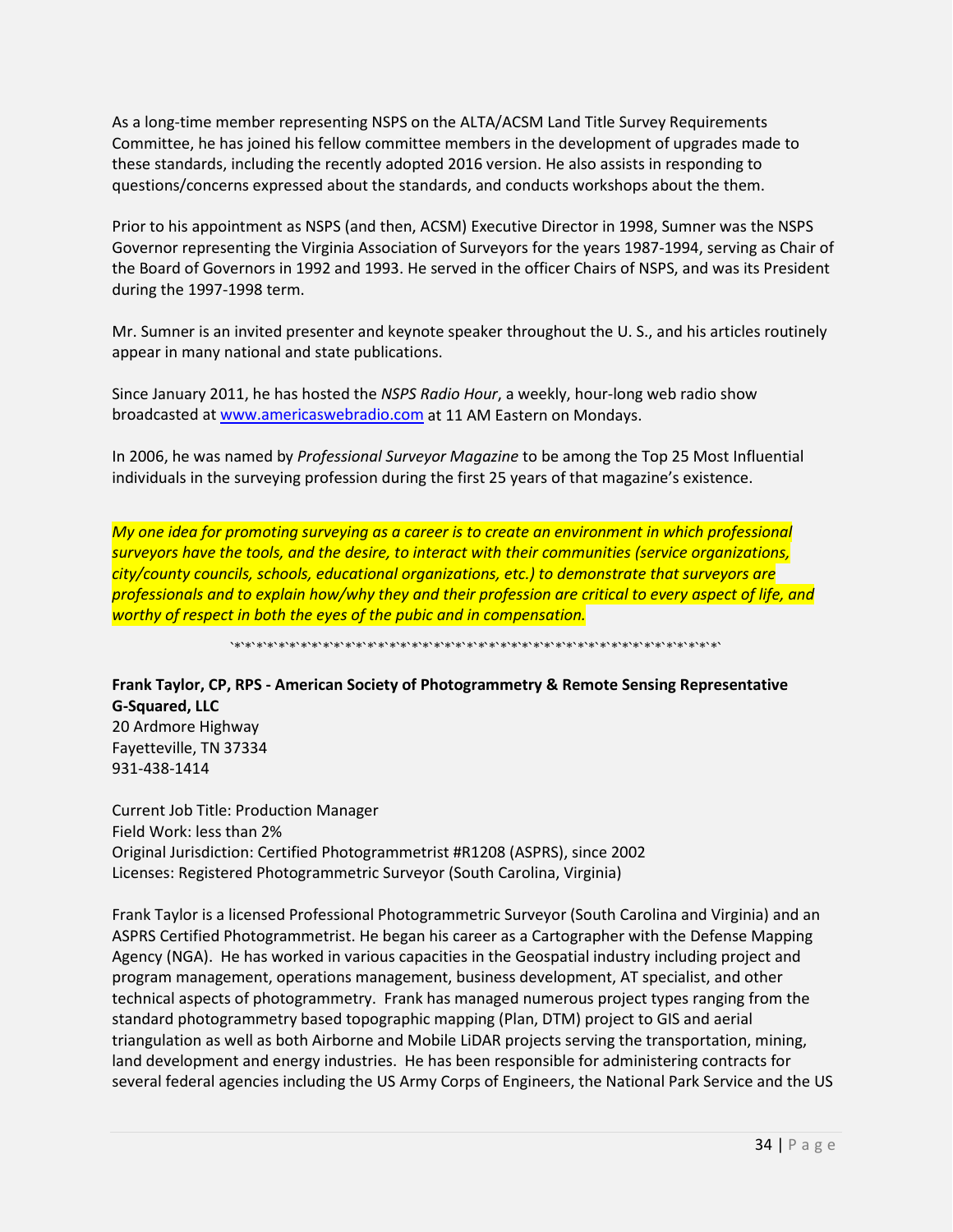Department of Homeland Security. He has also managed contracts with several state Departments of Transportation including Tennessee, Indiana and Arizona and numerous local governments.

He is an active member of SAME and TNGIC and is the current Assistant Director of the Professional Practice Division of the American Society of Photogrammetry and Remote Sensing (ASPRS). Frank earned a Bachelor of Science degree in Geology from Tennessee Tech University.

*Surveying as a career:* Surveying is a good career but does require hard work and at times the field work can be quite challenging. I think promoting the new technologies and the numerous positive aspects of the career is a good starting point.

`\*`\*`\*`\*`\*`\*`\*`\*`\*`\*`\*`\*`\*`\*`\*`\*`\*`\*`\*`\*`\*`\*`\*`\*`\*`\*`\*`\*`\*`\*`\*`\*`\*`\*`\*`\*`\*`\*`\*`\*`\*`\*`\*`\*`

| <b>Ron Whitehead PLS</b>   |  |                                                              |  |
|----------------------------|--|--------------------------------------------------------------|--|
| Current Job Title:         |  | Public Works Director / County Surveyor                      |  |
|                            |  | Washington County, Utah                                      |  |
| Professional Associations: |  | President, National Association of County Surveyors          |  |
|                            |  | Past President, Western Federation of Professional Surveyors |  |
|                            |  | Past President, Utah Council of Land Surveyors               |  |
|                            |  | Member NSPS, Liaison National Association of County          |  |
| Surveyors                  |  |                                                              |  |
| Licenses                   |  | Utah (obtained April 1987)                                   |  |
|                            |  | Nevada (obtained March 1988)                                 |  |
|                            |  | Arizona (obtained July 1988)                                 |  |

Most of my workload is in the Public Works area but my County Surveyor position allows me to still stay active in the Surveying profession. My current position with the National Association of County Surveyors allows me to meet other County Surveyors from around the country and discuss common issues and concerns with not only the County Surveyors position but with surveying in general. Surveying field work is less than 10% of my job requirements now.

My idea for promoting Surveying as a career would be to have the surveying organizations take a bigger role in promoting the surveying profession to the newer generation of the work force and in the schools.

`\*`\*`\*`\*`\*`\*`\*`\*`\*`\*`\*`\*`\*`\*`\*`\*`\*`\*`\*`\*`\*`\*`\*`\*`\*`\*`\*`\*`\*`\*`\*`\*`\*`\*`\*`\*`\*`\*`\*`\*`\*`\*`\*`\*`

**David Zenk** is a Geodesist with the National Geodetic Survey, serving as Regional Geodetic Advisor for the Northern Plains Region (MN, ND, SD, IA, NE) and has been with the agency since 2007. He holds Bachelor of Science Degrees in Civil Engineering and Mechanical Engineering from the University of Minnesota and a Master's Degree in Land Surveying from Oregon State University. He taught Civil Technology and Land Surveying at Dunwoody College of Technology in Minneapolis, MN for 21 years. He worked for the Minnesota Department of Transportation Geodetic Unit for 7 years. He has served as adjunct faculty at the University of Minnesota Geography Department and at Saint Cloud State University Geography Department. He is a past Chair of the Minnesota GIS/LIS Consortium. He is currently serving as Editor of the MSPS "Minnesota Surveyor" magazine. He has been licensed as a Registered Land Surveyor and Professional Engineer in the State of Minnesota since 2001.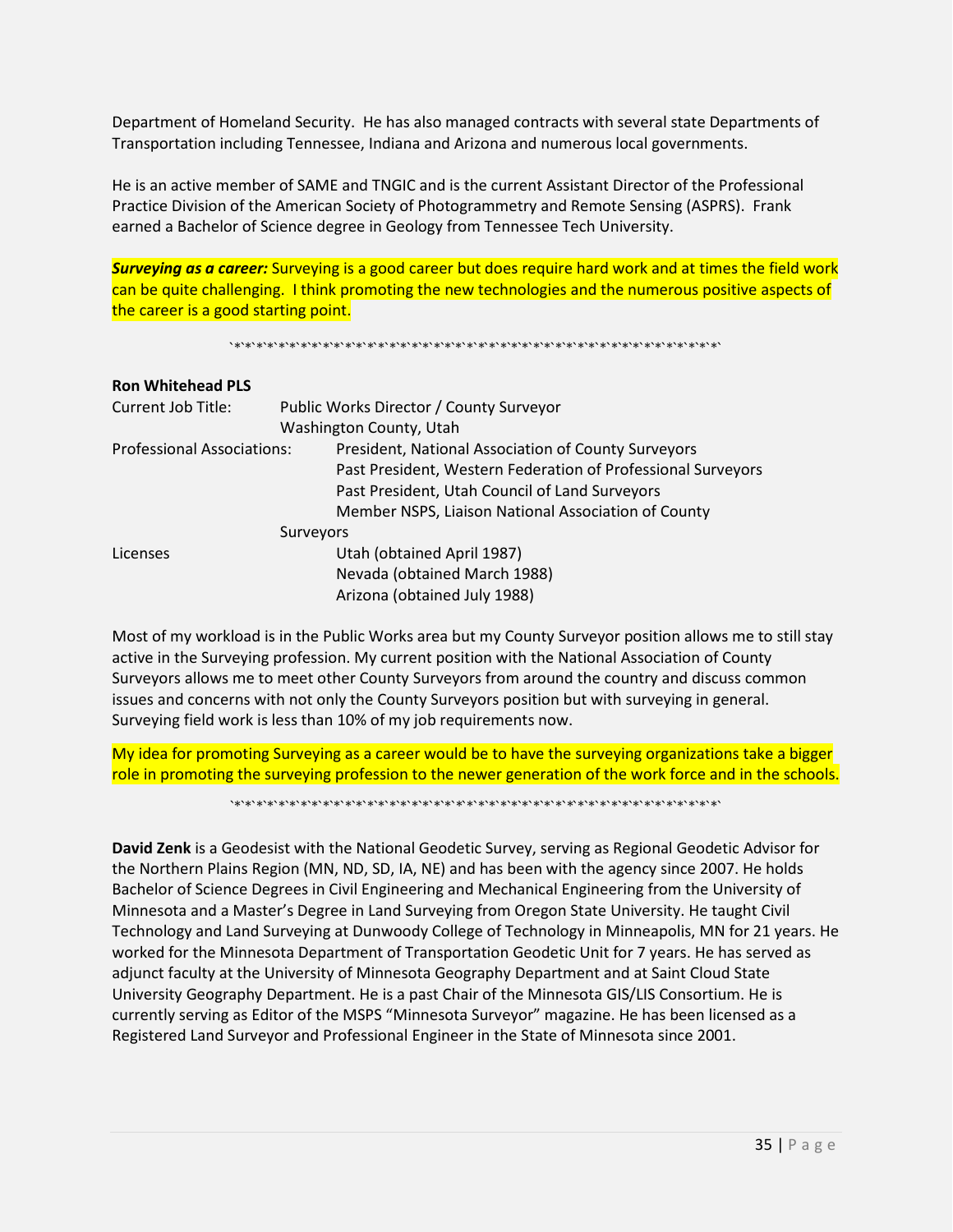## **Summary of the Initial ideas submitted by the group above to promote a career in surveying:**

To promote surveying as a career, he recommends a nationwide fund that will assist tech-savvy students in achieving four-year degrees on their path to licensure. Depending on a student's need, funds will be distributed via grant or no-interest loan — the latter to be paid back over a 25-year commitment to the surveying, engineering and related professions. The fund will be sourced from all state associations.

ONE IDEA – We, surveying profession, should establish ourselves as the leaders in competent use of 3-D digital spatial data. The "heavy lifting" is already done. Leadership can make it happen. Education at all levels is essential!

## **Idea to promote Surveying as a career:**

The next generation of Land Surveyors will be stimulated by the technical advances in our industry. This "Tech Savvy" generation thrives in industries where technology continues to expand. Promotion of GIS, GPS, Laser Scanning, UAV's, Digital Orthographic Photography, and other advancements will entice the handheld millennial generation, satisfying their continuing desire for technical advancement.

## **Promotion of Surveying as a Career**

- 1. Recognize that direct measurement is no longer a critical skill in geospatial work.
- 2. Recognize that the degree of complexity in spatial data collection and processing is expanding faster than current education programs can handle it, so on-the-job training is far too slow and process for a comprehensive understanding of the discipline.
- 3. Most potential recruits to the profession are seeking something very different to traditional surveying, and unless this can be offered, they will not be attracted.
- 4. Surveying/geomatics is far broader a career than most people inside it recognize, so promotional efforts need to go beyond our traditional views of possible geospatial careers.

**Promote Surveying as a Profession:** Driving a \$135k 911 Porsche Turbo (making young people aware of that draws them into the surveying profession-it's about money)

The key to attracting young people into a career in surveying is to connect with students BEFORE they reach high school. A great way to introduce them to surveying is geocaching. You can then expand and introduce them to all the latest gee-whiz technology used by surveyors- laser scanning, drones, GIS, GPS, etc.

To promote surveying as a career it is important to have collaboration and investment from all of the shareholders; Professionals, educators (secondary & higher education), licensing boards and future professionals. Through this collaboration we should first define 'surveying career' and the identifiers that recognize someone as having this career. Then, identify the target audience to aggressively recruit and develop strategies and resources to engage this audience. Finally, document and assess. In my opinion, advances in technology have very quickly created career opportunities for many people outside of the scope of a surveying licensing board. In the State of Texas the scope of a work being regulated by the licensing board is limited to boundary surveying only. The realities are that boundary surveying makes up only a small percentage of work within the geospatial sciences. I believe we must focus on